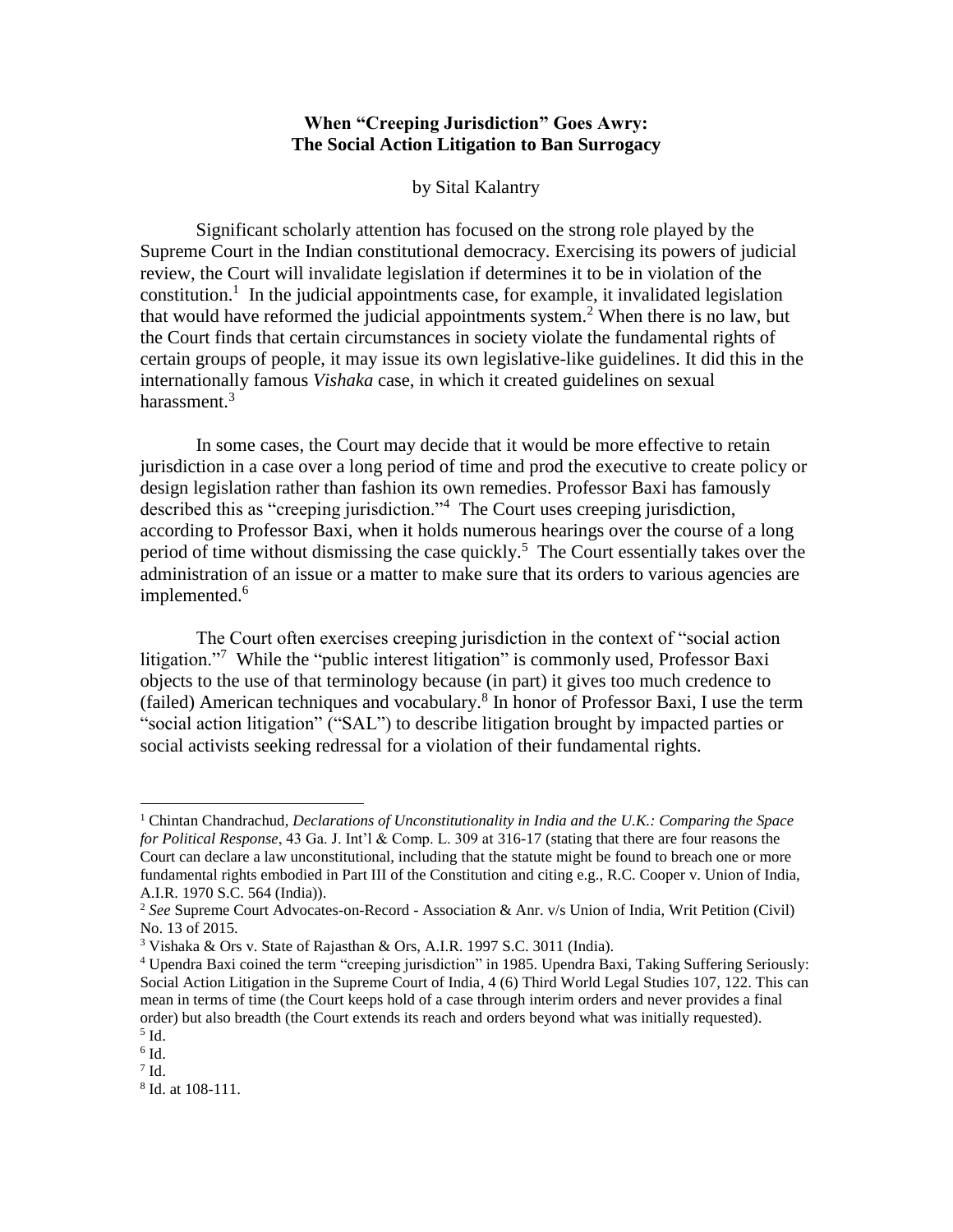The heyday of SAL was the post-emergency era where the Supreme Court began to assert a role in rectifying the large-scale inequalities in Indian society. In an article published in 1985 for a global audience called "Taking Suffering Seriously: Social Action Litigation in the Supreme Court of India," Baxi gave many examples of social activists who read media stories and brought claims to the courts. For example, a Supreme Court advocate filed a writ based on a series of articles in a national daily, *The*  Indian Express, exposing the plight of Bihar under trial prisoners.<sup>9</sup> In another case, a reporter brought a petition about child sexual abuse in Kanpur jail.<sup>10</sup> Professor Baxi was also actively involved in bringing SAL cases to the Court. In 1982, he assisted social workers in filing writ proceedings against the state of Madhya Pradesh for allowing bonded laborers to be paid in a food that was toxic. $11$ 

The SAL cases documented by Professor Baxi typically involve the state perpetrating human rights violations. In his words, "much of SAL focuses on exposure of repression by the agencies of the state, notably the police, prison and other custodial authorities."<sup>12</sup> Another category of cases, he states, are "the cases which seek to ensure that authorities of the state fulfill the obligations of law under which they exist and function."<sup>13</sup> Indeed, according to Baxi, "much of SAL is concerned with combating repression and governmental lawlessness."<sup>14</sup>

Some SAL cases today also fall into the category described by Baxi in 1985, but many SAL cases do not involve situations where the state has perpetrated the violation or has an obvious duty to act to prevent harm. The SAL in regard to the practice of surrogacy, where intended parents hire women to carry their children, is not like the traditional SAL cases described by Baxi. Filed in February 2015, the petition alleges that when poor women agree to carry children for other people for large sums of money, the fundamental rights of the surrogates are violated. The petition asks the Supreme Court to stop the practice. Unlike the SAL described by Professor Baxi, the government is not perpetrating or causing the alleged harm, nor is it clear what the government should do to prevent the harm—legalize and regulate surrogacy to make it fairer for surrogates to work as surrogates or ban surrogacy, which prevents poor women from improving their lives with the significant money they make.

I posit here that the surrogacy SAL reveals some of the dangers of the modern use of "creeping jurisdiction" where the judges push a normative agenda with the executive and other agencies without putting in adequate thought and consideration that would be required if they published a judgment. While its impact in changing executive policy is far from certain, circumstantial evidence suggests the Court had an important role to play in the change in the executive's policy from a permissive approach to a prohibitionist

- <sup>10</sup> Id. at 117.
- $11$  Id. at 117.
- <sup>12</sup> Id. at 119.
- <sup>13</sup> Id. at 119.
- <sup>14</sup> Id. at 119.

<sup>&</sup>lt;sup>9</sup> Id. at 116.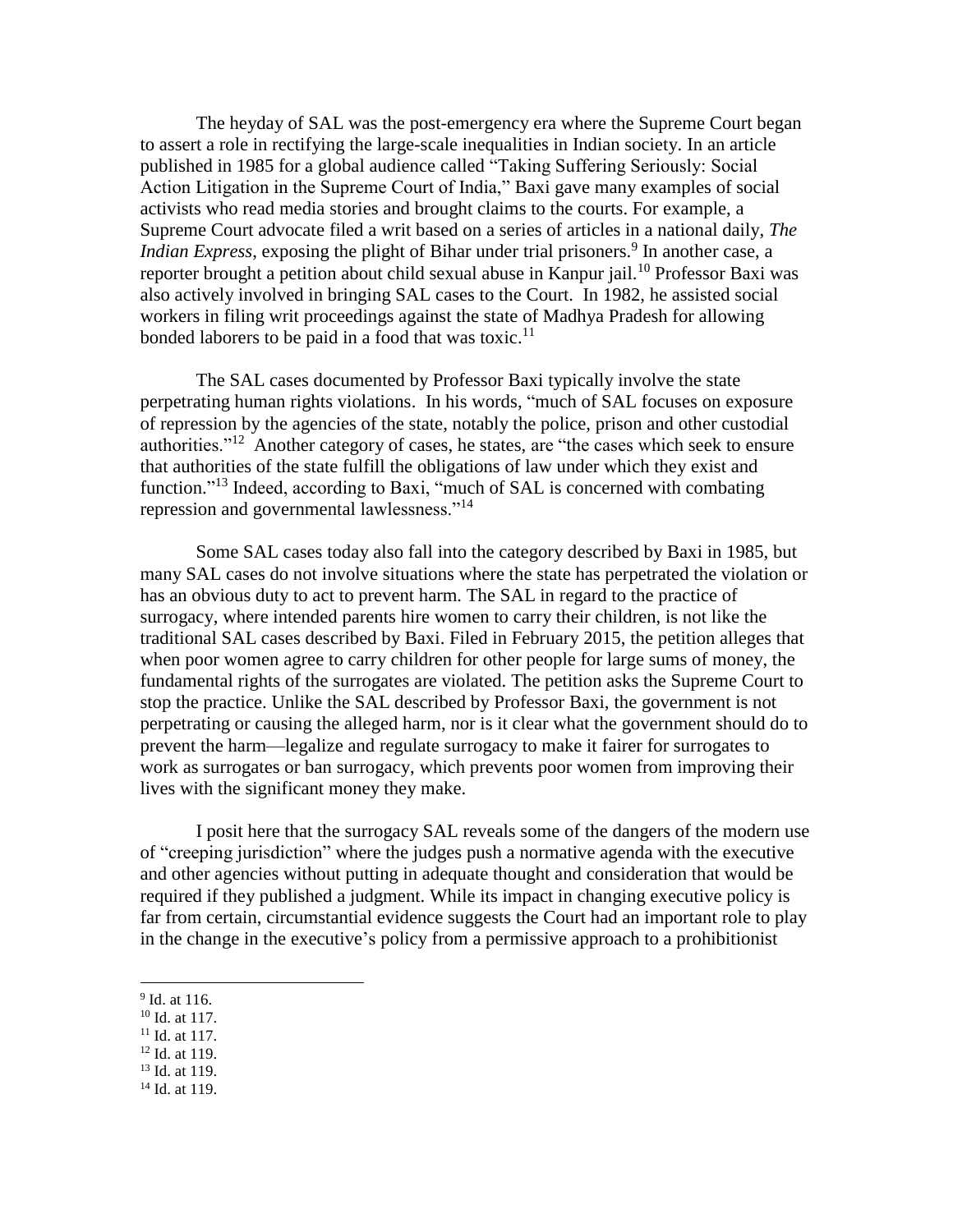<span id="page-2-1"></span>approach to surrogacy. This role, however, is not well-documented, because many of the Courts commands were made orally from the bench, but never documented in a written order. Sitting in a two-judge bench in October 14, 2015, the Court told the executive from the bench that compensated surrogacy should be banned.<sup>15</sup> We know this only because a reporter from the *Times of India* who was likely sitting in the Court published those remarks, but the written order from that day does not indicate the Court's stance against surrogacy.<sup>16</sup>

<span id="page-2-0"></span>After the October 14, 2015 hearing, in what was previously one of the world's leading destinations for surrogacy, the executive unilaterally halted transnational surrogacy in November 2015.<sup>17</sup> Thereafter, during the course of the surrogacy SAL, the executive proposed a bill regarding surrogacy in 2016.<sup>18</sup> Of the three prior bills that had been proposed (2008, 2010, and 2014), the bill proposed in 2016 was the first bill to ban compensated surrogacy altogether.

In Section 1 of this Chapter, I describe how the surrogacy markets grew in India without any government regulation until the executive banned transnational surrogacy and proposed a bill to also prohibit Indians from hiring and paying a woman to carry their child. In Section 2, I provide background on the surrogacy SAL, which was filed by Jayashree Wad based on media stories of abuse of surrogates, and was merged with the Jan Balaz case. That case involved the citizenship status of two German children born to an Indian surrogate. The Jan Balaz case commenced in 2009, but was resolved just before the surrogacy SAL was filed. In Section 3, I explain how the Court used creeping jurisdiction to push the executive to adopt a certain normative view about surrogacy. The Court held numerous hearings over the course of many years and hauled in executive officials, including the solicitor general, and asked them to explain what actions they

l

[http://supremecourtofindia.nic.in/jonew/courtnic/rop/2009/35832/rop\\_378475.pdf.](http://supremecourtofindia.nic.in/jonew/courtnic/rop/2009/35832/rop_378475.pdf)

<sup>&</sup>lt;sup>15</sup> Amit Anand Choudhary, SC Seeks Commercial Surrogacy Ban, TIMES OF INDIA, October 15, 2015, http://timesofindia.indiatimes.com/india/SC-suggests-ban-on-commercial-

surrogacy/articleshow/49365734.cms.

<sup>&</sup>lt;sup>16</sup> Supreme Court of India, Civil Appeal No. 8714/2010, Union of India & Anr. V. Jan Balaz & Ors., Item No. 101(PH), Court No. 8, Section IX, Oct. 14, 2015,

<sup>17</sup> Circular No. 462, Ministry of Home Affairs, Government of India (Nov. 3, 2015) (India), *available at*  http://mha1.nic.in/pdfs/surrogacy03112015.pdf. Previously, in January 2013, the Ministry of Home Affairs had prohibited foreign gay people and single people from availing of medical and gestational care. However, Indian single individuals and gay couples continue to be able to hire a surrogate. Madhavi Rajadhyakshal, *No surrogacy visa for gay foreigners*, TIMES OF INDIA, Jan. 18, 2013,

http://timesofindia.indiatimes.com/india/No-surrogacy-visa-for-gay-foreigners/articleshow/18066771.cms. Gay Bollywood film producer, Karan Jorar, recently made headlines for having twins from a surrogate. *Parenthood through Surrogacy: Karan Johar confirms birth of twins – Roohi and Yash*, INDIAN EXPRESS, Mar. 6, 2017, http://indianexpress.com/article/india/parenthood-through-surrogacy-karan-johar-confirmsbirth-of-twins-roohi-and-yash-4556163/.

<sup>18</sup> Surrogacy (Regulation) Bill, No. 257 of 2016 (India), *available at* 

http://164.100.47.4/BillsTexts/LSBillTexts/Asintroduced/257\_LS\_2016\_Eng.pdf [hereinafter *2016 Bill*]; *see Cabinet approves bill to prohibit commercial surrogacy, Sushma Swaraj slams celebrities for misusing practice*, THE INDIAN EXPRESS, August 25, 2016, indianexpress.com/article/india/india-newsindia/surrogacy-bill-2016-sushma-swaraj-slams-celebrities-for-misusing-practice/ [hereinafter *Cabinet Approves Bill*].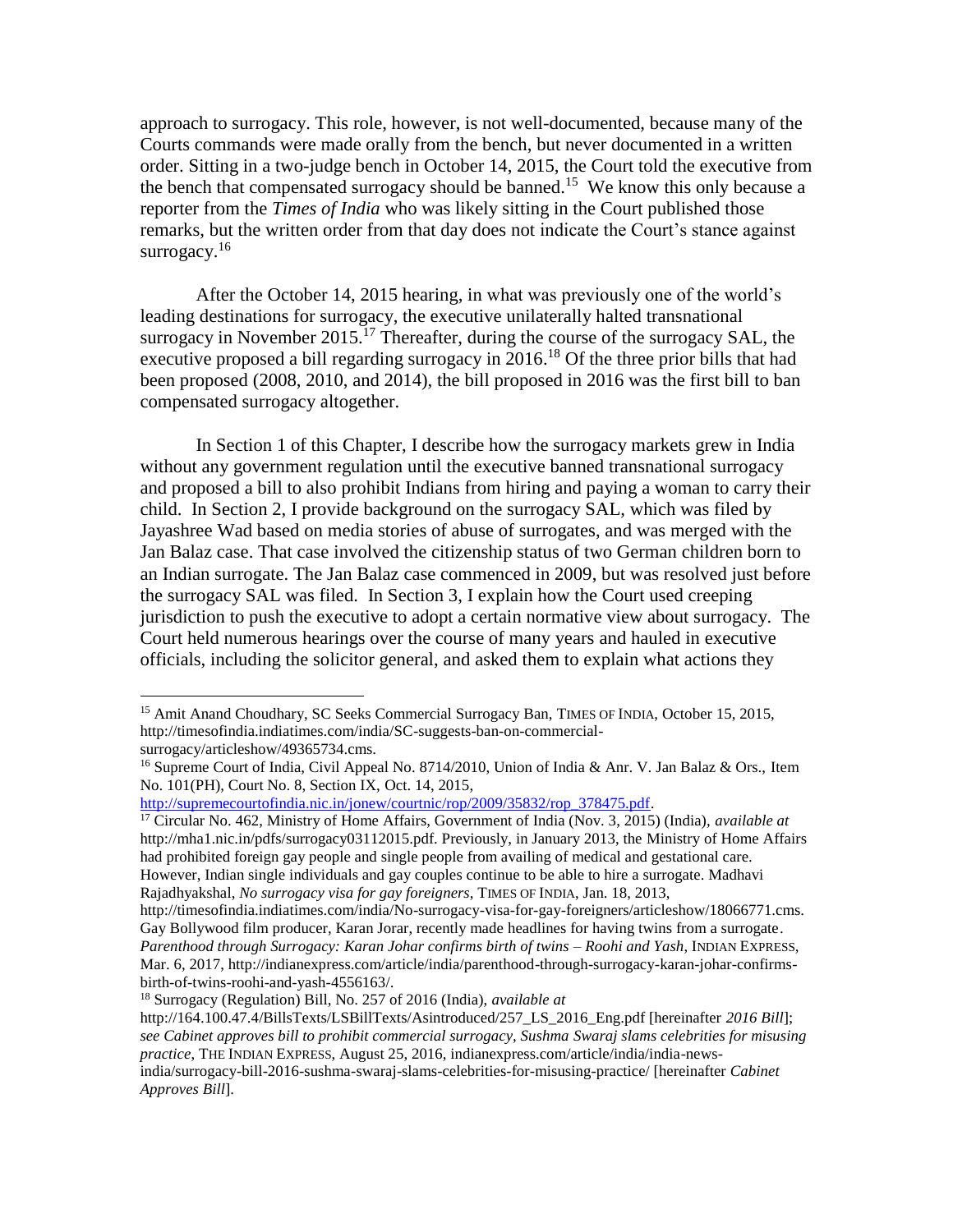were taking to address surrogacy. In Section 4, I explain the potential impact of the Court's directions on executive policy. Section 5 critiques the use of creeping jurisdiction in the surrogacy SAL. Section 6 analyzes the claim that surrogates are exploited and suggests that the issue is much more complicated than the Court's preliminary observations suggest.

## **1. Surrogacy Markets Grow Until the Executive Bans Transnational Surrogacy**

<span id="page-3-0"></span>The surrogacy market in India has flourished over the last few decades.<sup>19</sup> Some estimate that surrogacy has generated over two billion dollars for India.<sup>20</sup> Gay male and infertile couples flocked to India, because their own countries prohibited surrogacy and/or it was cheaper in India. India is an ideal host country for transnational surrogacy it has state-of-the-art medical tourism facilities, English-speaking medical professionals, and a relatively large supply of poor women to provide gestational care.<sup>21</sup> I use "gestational care" to describe the services provided by a surrogate rather than words such as "rent-a-womb" which diminish women to their body parts.<sup>22</sup> In a typical arrangement, the surrogate has no genetic relation to the child she gives birth to, but rather both intended parents are the ones that are biologically related to the child. $^{23}$ 

The web of actors in the Indian surrogacy industry, including intended parents, medical fertility doctors, agents who recruit surrogates, and surrogates themselves, have been operating largely free of government regulation and oversight for decades. In 2005,

<sup>&</sup>lt;sup>19</sup> The first Indian child to be born as a result of IVF treatments was born in 1978; by 2005, there were about 250 IVF clinics in India. INDIAN COUNCIL OF MEDICAL RESEARCH& NATIONAL ACADEMY OF MEDICAL SCIENCES, NATIONAL GUIDELINES FOR ACCREDITATION, SUPERVISION AND REGULATION OF ART CLINICS IN INDIA (2005), 4–5 (India), http://icmr.nic.in/art/art\_clinics .htm (India) [hereinafter *ICMR Guidelines*]. Commercially surrogacy was legalized in India in 2002. Priya Shetty, *India's Unregulated Surrogacy Industry*, 380 LANCET 1633, 1633 (2012). Driven by the fact that India is one of only a handful on nations that has allowed commercial surrogacy, that number ballooned to an estimated 3,000 IVF clinics by 2012. Nita Bhalla & Mansi Thapliyal, *Foreigners are Flocking to India to Rent Wombs and Grow Surrogate Babies*, BUSINESS INSIDER (Sep. 30, 2013), http://www.businessinsider.com/india-surrogatemother-industry-2013-9.

<sup>20</sup> Shetty, *supra* note [19](#page-3-0) at 1633.

<sup>21</sup> Normann Witzleb & Anurag Chawla, *Surrogacy in India: Strong Demand, Weak Laws*, *in* SURROGACY, LAW AND HUMAN RIGHTS 167, 168 (Paula Gerber & Katie O'Byrne eds., 2015).

 $22$  Our language does not have the vocabulary to talk about surrogacy in a way that imbues a surrogate with agency and values the services she provides. Anti-commodification opponents of surrogacy use vocabulary that emphasizes a woman's body parts and suggests that she lacks choice or agency. For example, commentators refer to the services surrogates provide as renting their wombs, particularly when speaking of women in the Global South. Surrogacy industry actors have also failed to develop a more positive label for the services a woman provides. For example, American surrogacy contracts describe the payment received by the surrogate as compensation for "pain and suffering." While clearly there is pain and suffering for many women during pregnancy and childbirth, the tort law terminology does not adequately capture the role surrogates play. Intended parents are not paying to cause a surrogate "pain and suffering"—rather, they are paying for the nurturing she provides to their embryo and fetus. Thus, both actors who are opposed to surrogacy and those who favor it, have failed to develop terms that value the surrogate role in a positive way. The term "gestational care," seeks to encompass the specific type of service a surrogate provides without resorting to negative and inadequate terminology.  $^{23}$  In some cases, there may be a sperm donor and/or egg donor.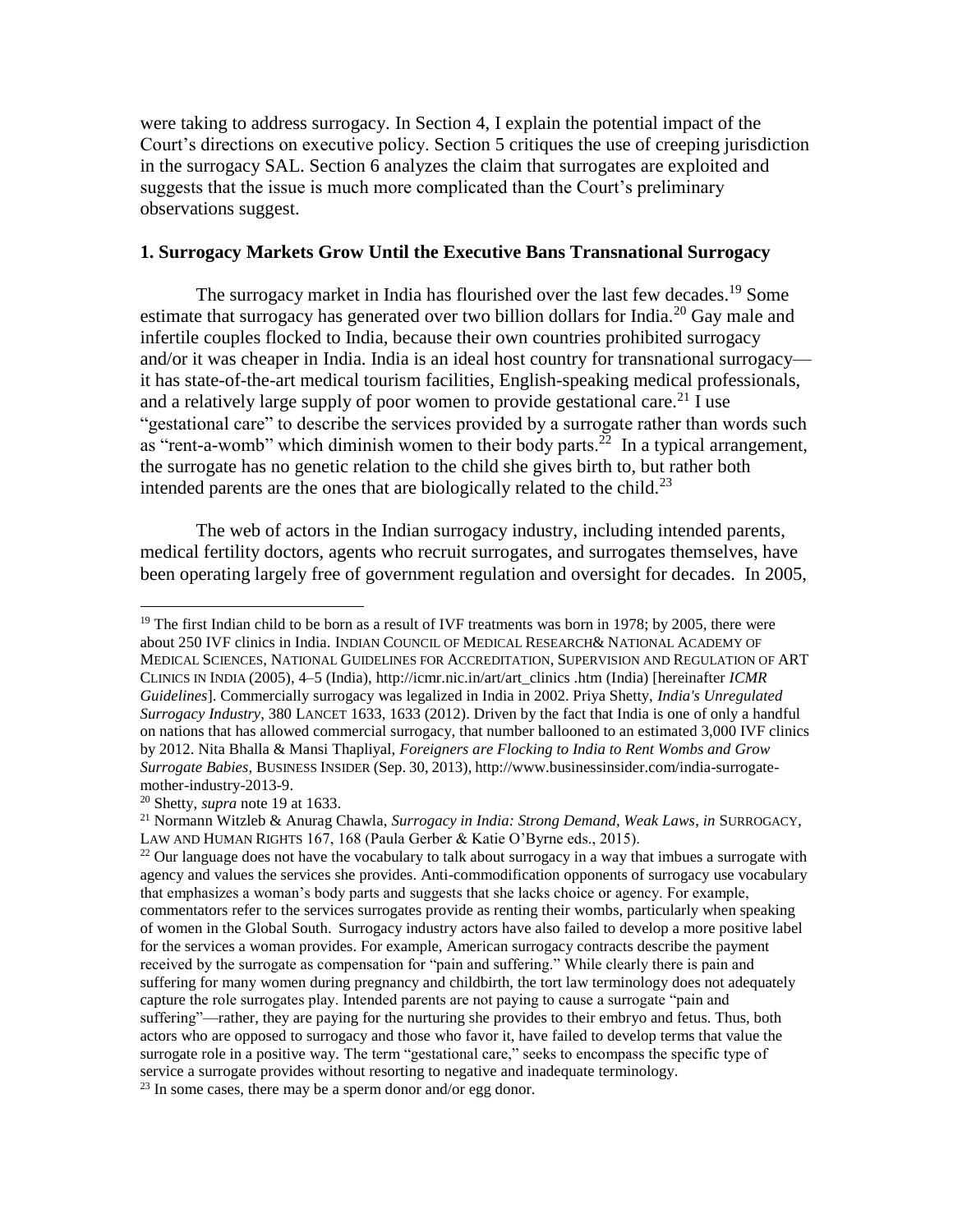the Indian Council of Medical Research (ICMR) issued guidelines on surrogacy, which are followed by many surrogacy clinics today, but they are neither binding nor robust.<sup>24</sup> Since 2008, three draft bills have been proposed and have failed to pass in the Indian Parliament. While none of the prior bills banned compensated surrogacy, the most recent bill, the Surrogacy (Regulation) Bill of 2016, prohibits compensated surrogacy altogether. In November 2015, the executive had already banned transnational surrogacy by prohibiting foreigners from obtaining visas for purposes of surrogacy. Below I discuss each of these proposals and explain that a dramatic shift in regulation in 2015.

#### ICMR Guidelines

The ICMR is a body funded by the government of India, responsible for the formulation, coordination, and promotion of biomedical research. In 2005, the ICMR, in conjunction with the National Academy of Medical Sciences published the National Guidelines for Accreditation, Supervision, and Regulation of ART Clinics in India.<sup>25</sup> Importantly, the guidelines neither impose restrictions on who can be intended parents (both in terms of nationality and sexuality) nor do they impose restrictions on the marital status of the surrogate or the intended parents.<sup>26</sup> The guidelines, while not binding law, remain highly influential in the medical practice.

#### Previously Proposed Legislation in 2008, 2010, and 2014

Prior to the most recent bill of 2016, three major draft bills have been proposed in the Indian Parliament – the Assisted Reproductive Technology (Regulation) Bill of 2008  $(2008 \text{ Bill})^{27}$ , the Assisted Reproductive Technology (Regulation) Bill of 2010 (2010) Bill),<sup>28</sup> and the Assisted Reproductive Technology (Regulation) Bill of 2014 (2014) Bill).<sup>29</sup> Each bill increasingly narrows who can qualify as a surrogate and as an intended parent. Both the  $2008^{30}$  and the  $2010$  Bills<sup>31</sup> explicitly allowed compensated surrogacy.

<sup>24</sup> *See ICMR Guidelines*, *supra* not[e 19.](#page-3-0)

<sup>25</sup> *Id.*

 $26$  Foreign nationals and homosexual couples are not discussed whatsoever within the ICMR guidelines. The guidelines clearly contemplate that married couples would be the intending parents, but the guidelines explicitly allow single women to undergo ART treatment to have a child of her own. Moreover, the guidelines do not address the marital status of surrogate. *Id.* ch. 1–3. Thus, India was known to be a viable option for basically anyone; the tightening of regulations in the surrogacy industry since 2012 has led to led to a smaller surrogacy market in India and an expanding market elsewhere, such as Nepal. Danielle Preiss & Pragati Shahi, *The Dwindling Options for Surrogacy Abroad*, ATLANTIC, May 31, 2016,

https://www.theatlantic.com/health/archive/2016/05/dwindling-options-for-surrogacy-abroad/484688/. <sup>27</sup> Assisted Reproductive Technology (Regulation) Bill, 2008 (India),

http://www.prsindia.org/uploads/media/vikas\_doc/docs/1241500084~~DraftARTBill.pdf [hereinafter *2008 Bill*].

<sup>&</sup>lt;sup>28</sup> Assisted Reproductive Technology (Regulation) Bill, 2010 (India),

http://www.icmr.nic.in/guide/ART%20REGULATION%20Draft%20Bill1.pdf [hereinafter *2010 Bill*].  $^{29}$  Assisted Reproductive Technology (Regulation) Bill, 2014 (India),

http://www.prsindia.org/uploads/media/draft/Draft%20Assisted%20Reproductive%20Technology%20(Reg ulation)%20Bill,%202014.pdf [hereinafter *2014 Bill*].

<sup>30</sup> *2008 Bill* ch. VII, § 34(3).

<sup>31</sup> *2010 Bill* ch. VII, § 34(3).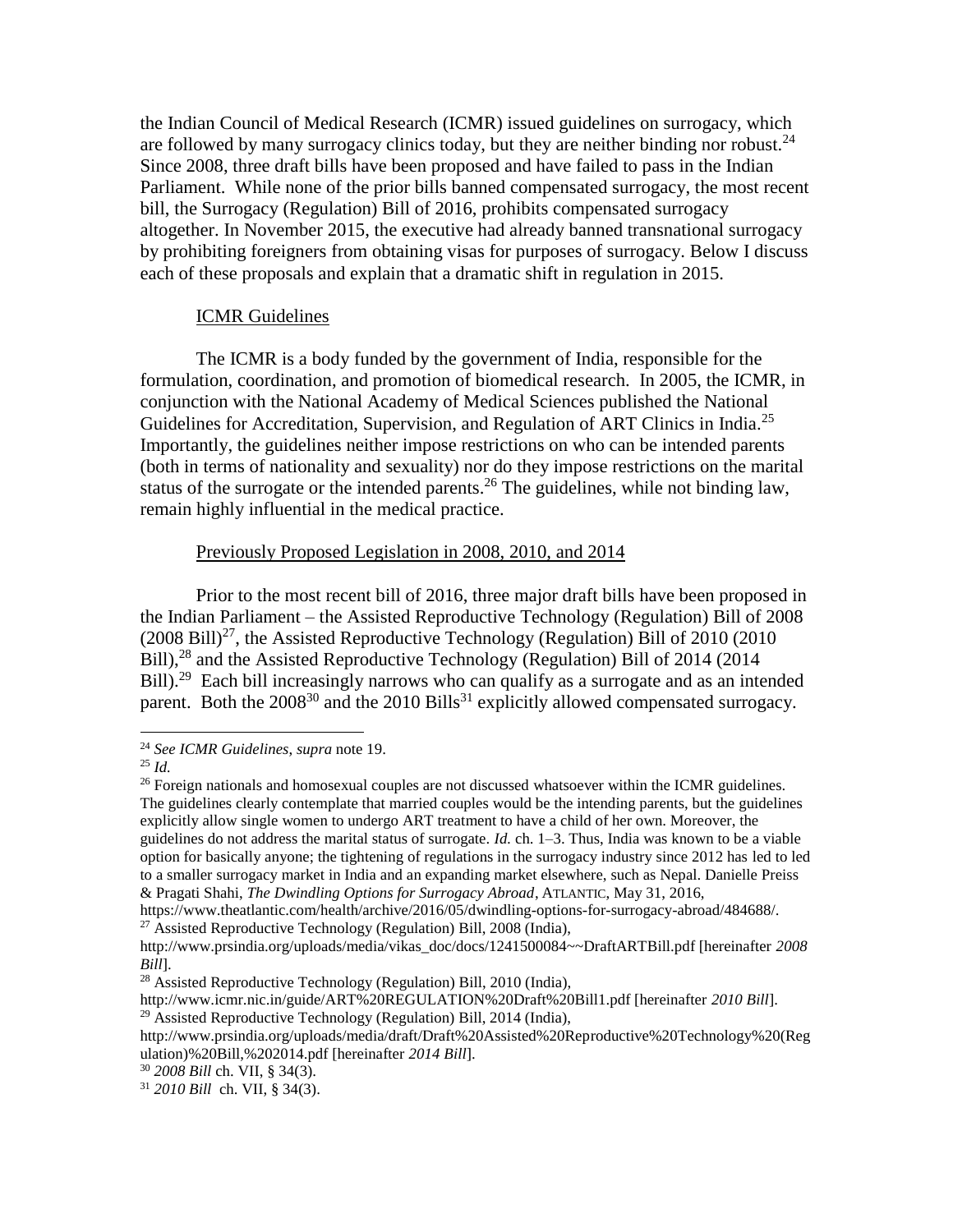The 2008 Bill stated that "ART shall be available to all persons including single persons, married couples, and unmarried couples,"<sup>32</sup> and defined a couple as "persons living together and having a sexual relationship that is legal in the country/countries of which they are citizens or they are living in." $33$ 

Under the 2008 Bill, to qualify as a surrogate, a woman must be between the ages of 21 and  $45<sup>34</sup>$  could not have undergone more than three surrogacies,  $3<sup>5</sup>$  and was not required to be married.<sup>36</sup> Foreign couples were explicitly allowed to commission surrogates.<sup>37</sup> However, the 2010 Bill defined couple as two persons who cohabitate in a legal relationship in India,<sup>38</sup> thus excluding gay Indian couples.<sup>39</sup>

The 2010 Bill, however, like the 2008 Bill, maintained that surrogacy would be available to "all persons including single persons, married couples and unmarried couples."<sup>40</sup> The 2010 Bill did not require surrogates to be married,<sup>41</sup> allowed foreign couples to commission surrogates,  $42 \text{ and restricted the age of surrogates to a range of } 21$ to 35.<sup>43</sup> Finally, the 2010 Bill changed the three-surrogacies maximum to a limit of five successful live births in total, including the surrogates' own children.<sup>44</sup>

The 2014 Bill signaled a shift in surrogacy regulation towards more restriction, but still allowed commercial surrogacy.<sup>45</sup> First, the definition of couple changed the word "persons" to "a male person and female person,"<sup>46</sup> and defined commissioning couples as married.<sup>47</sup> Intending couples were required to have been married for at least two years.<sup>48</sup> Single persons were not mentioned in the 2014 Bill, excluding them as a possible intending parent.<sup>49</sup> Moreover, a woman could become a surrogate only if she was an Indian citizen who was married and who had at least one child that was at least three years of age.<sup>50</sup> In addition, the 2014 Bill limited surrogates to one successful birth

<sup>32</sup> *2008 Bill* ch. VII, § 32(1). <sup>33</sup> *Id.* ch. I, § 2(a). <sup>34</sup> *Id.* ch. VII, § 34(5). <sup>35</sup> *Id.* <sup>36</sup> *Id.* ch. VII, § 34(16). <sup>37</sup> *Id.* ch. VII, § 34(19). <sup>38</sup> *2010 Bill,* ch. I, § 2(h). <sup>39</sup> *Id.* ch. I, § 2(v). <sup>40</sup> *Id.* ch. VII, § 32(1).  $41$  *Id.* ch. VII, § 34(16). <sup>42</sup> *Id.* ch. VII, § 34(19). <sup>43</sup> *Id.* ch. VII § 34(5). <sup>44</sup> *Id.* <sup>45</sup> *2014 Bill*, ch. VII, § 60(3)(a). <sup>46</sup> *Id.* ch. I, § 2(p).  $47$  *Id.* ch. I, § 2(h). <sup>48</sup> *Id.* ch. VII, § 60(21)(a). <sup>49</sup> *See Id.* at ch. I, ch. VII. <sup>50</sup> *Id.* ch. 1, § 2(zr); *Id.* ch. VII, § 60(5).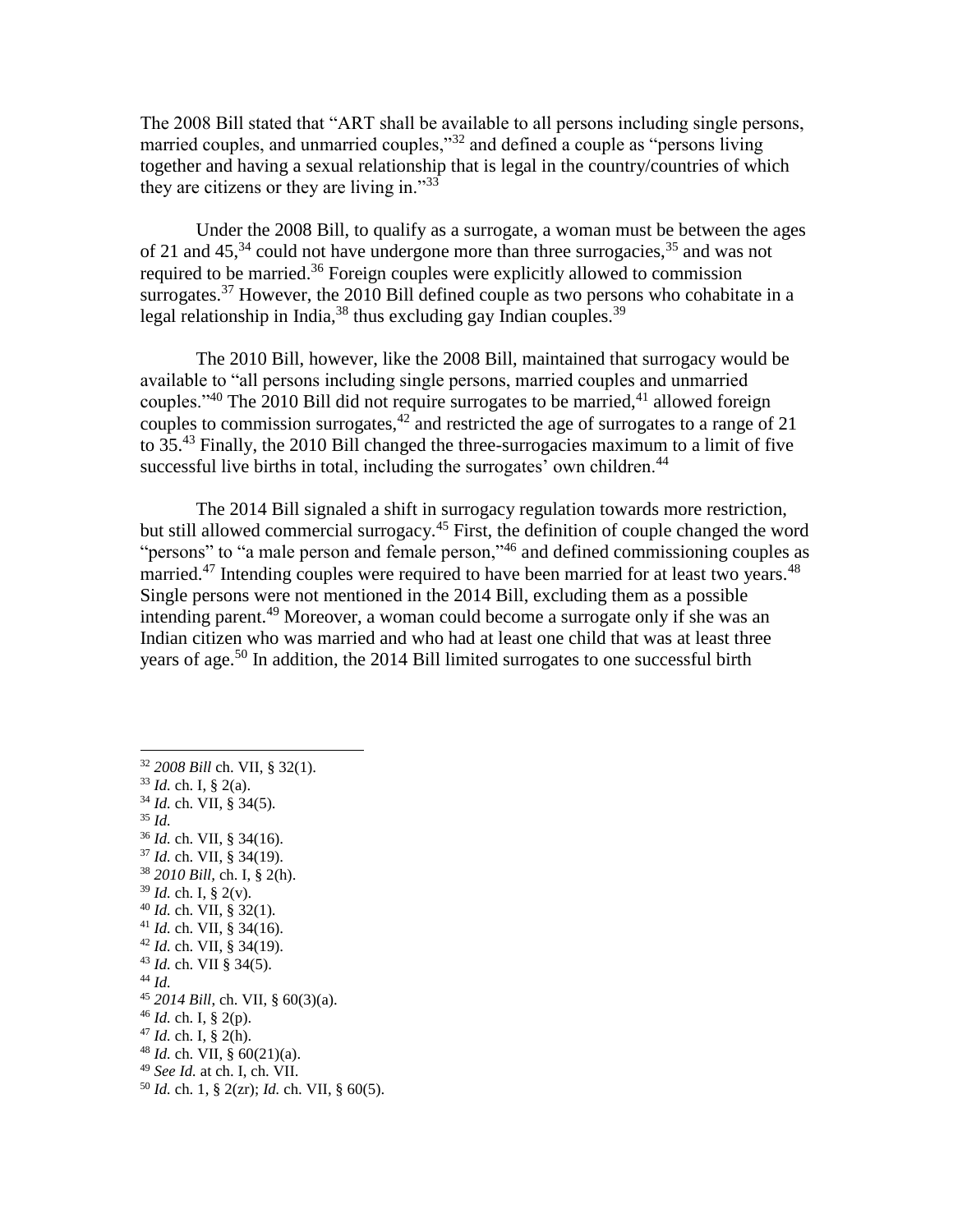through surrogacy.<sup>51</sup> Finally, foreigners were explicitly prohibited from commissioning an Indian surrogate.<sup>52</sup>

# Ministry of Home Affairs Prevents Transnational Surrogacy (November 2015)

The 2014 Bill was the first proposed legislation that sought to permit only Indians and people who qualify for the Overseas Citizenship of India to hire an Indian surrogate.<sup>53</sup> While that bill did not pass in the Parliament, the executive, through the Ministry of Home Affairs, essentially put a halt to transnational surrogacy in November 2015 by denying foreigners medical visas for surrogacy purposes.<sup>54</sup> In January 2013, the same Ministry had already prohibited only foreign gay couples and single people from obtaining visas.<sup>55</sup>

# The Surrogacy Bill of 2016

The Surrogacy (Regulation) Bill of 2016 (2016 Bill), introduced on November 21, 2016, is currently pending in the Indian Parliament.<sup>56</sup> The bill is the first proposed legislation to prohibit compensated surrogacy completely. Under the bill, any person who undertakes a surrogacy for a fee, advertises surrogacy services, or exploits a surrogate would be punished with ten years in prison and a fine.<sup>57</sup> On the other hand, uncompensated surrogacy (commonly referred to as "altruistic surrogacy"), in which the intended parents pay only for costs such as medical expenses and insurance coverage, but do not compensate the surrogate for her gestational care, would be allowed.<sup>58</sup>

Additionally, only heterosexual Indian couples, who have been married for at least five years and who are incapable of conceiving their own child, would be able to engage a surrogate.<sup>59</sup> Even then, the surrogate would need to be a "close relative" of the intended parents, be a mother herself, be married (or have been married in the past), and have never been a surrogate before.<sup>60</sup> The term "close relative" is not defined in the 2016 Bill, so it is unclear exactly how restrictive this limitation would be or whether it could be defined so broadly that compensation would be paid illegally to women who are not even relatives.

The 2016 Bill calls for the creation of a regulatory structure whereby state-level authorities would be responsible for verifying and granting certificates of eligibility for

l

<sup>57</sup> *Id.* ch. VII, § 35.

<sup>51</sup> *Id.* ch. VII, § 60(5)(a).

 $52$  *Id.* ch. VII, § 60(11)(a).

<sup>53</sup> *2014 Bill*, ch. VII, § 60(11)(a).

<sup>54</sup> Circular No. 462, *supra* not[e 17.](#page-2-0)

<sup>55</sup> Rajadhyakshal, *supra* note [17.](#page-2-0)

<sup>56</sup> *2016 Bill*.

<sup>58</sup> *Id.* ch. III, § 4(ii)(b); *Id.* ch. III, § 4(iii)(b).

<sup>59</sup> *Id.* ch. III, § 4(iii)(c)(II).

<sup>60</sup> *Id.* ch. III, § 4(iii)(b).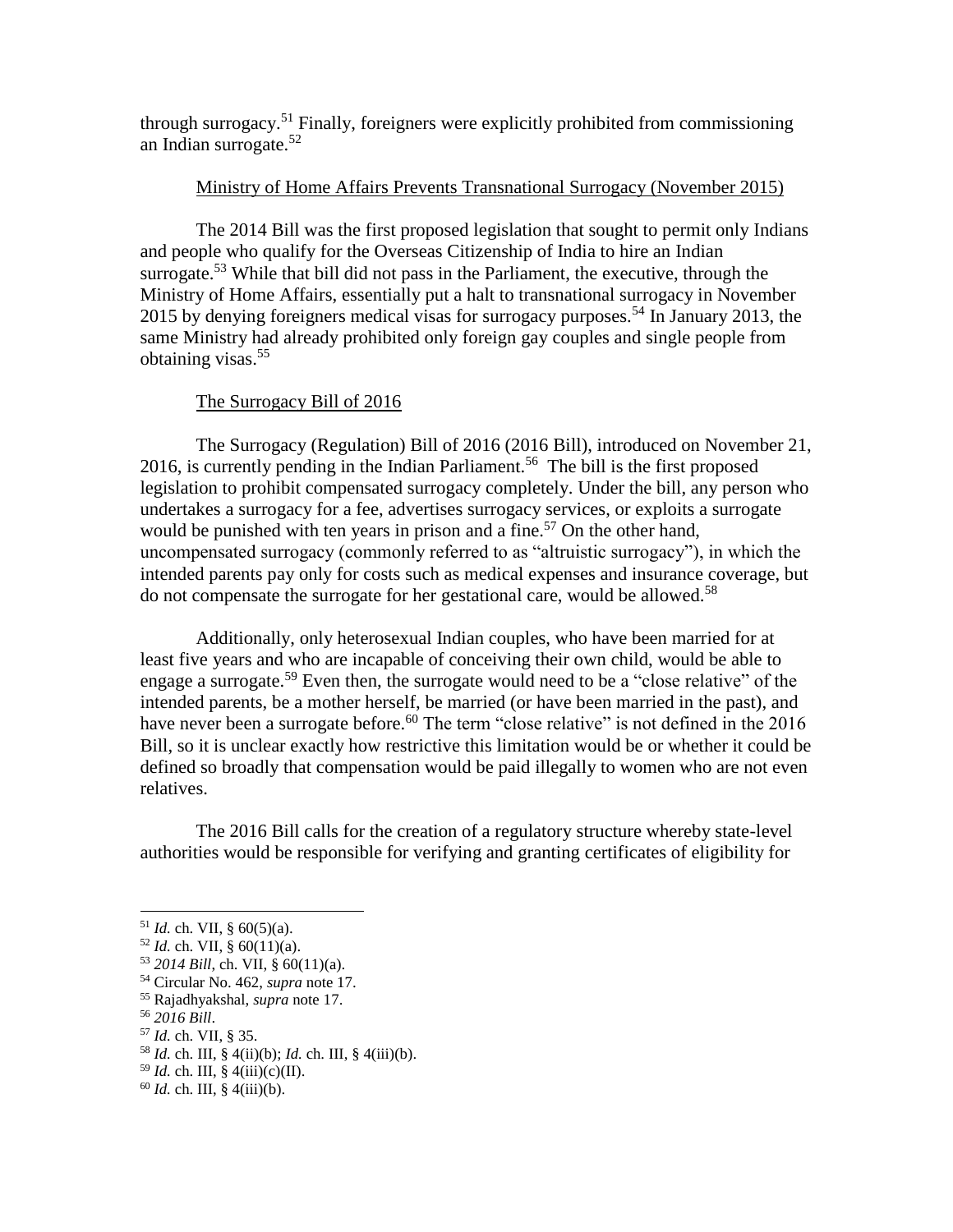anyone seeking to use surrogacy to have children.<sup>61</sup> Thus, the 2016 Bill proposes to outlaw commercial surrogacy and to implement a rigid regulatory structure that allows uncompensated surrogacy in only narrowly defined instances. However, the standing committee of the Indian Parliament rejected key pieces of the 2016 Bill in August 2017. The standing committee called for legalization of compensated surrogacy and believe that "live-in" couples should be eligible to become intended parents (not just heterosexual married couples). However, they note that foreigners should not be allowed to commission Indian surrogates.<sup>62</sup>

<span id="page-7-1"></span>The approach to surrogacy in the 2016 Bill reflects traditional notions of family in India. The ability of women to carry children using the gametes of others threatens traditional notions of family by transforming the definition of a family. Single people, gay people, and unmarried couples have the potential to have children. By prohibiting compensated surrogacy, those people are effectively prevented from having children (unless they adopt), thereby curbing the transformative effect surrogacy can have on the concept of family. Indeed, External Affairs Minister Sushma Swaraj justified the 2016 Bill in terms of values—she stated that allowing homosexual couples to avail of surrogacy simply "doesn't go with [the Indian] ethos."<sup>63</sup>

<span id="page-7-0"></span>On the other hand, having children is considered critical for a married couple in Indian society generally.<sup>64</sup> The 2016 Bill reaffirms the family's social centrality by only allowing married, heterosexual, and childless couples to have a "close relative" carry a child for them, as long as she does not receive any money for the gestational care she provides. <sup>65</sup> Allowing only a "close relative" to provide gestational care to another "close relative" also maintains caste purity. Finally, permitting only uncompensated surrogacy (and prohibiting compensated surrogacy) further reinforces the notion that women's work in the private sphere has no economic value. Thus, the 2016 Bill perpetuates traditional notions of family (a married man and a woman) and traditional societal values (the need for people to have children and the devaluation of women's work).<sup>66</sup> However, the Parliamentary standing committee recognized that allowing only uncompensated surrogacy and particularly when only a "close relative" can provide gestational care can lead to abusive situations for certain women in families.<sup>67</sup>

<span id="page-7-2"></span> $61$  *Id.* ch. III, §§ 4(iii)(a)–(c).

 $62$  Parliament of India Rajya Sabha, Department-Related Parliamentary Standing Committee on Health and Family Welfare, One Hundred Second Report on The Surrogacy (Regulation) Bill, 2016), Gazette of India Extraordinary Part II Section 2, Nov. 21, 2016, §5.29 [*hereinafter* Standing Committee Report] *available at* [https://kalantry.lawschool.cornell.edu/files/2017/08/Indian-Parliament-Report-102-1qs7ole.pdf.](https://kalantry.lawschool.cornell.edu/files/2017/08/Indian-Parliament-Report-102-1qs7ole.pdf)

<sup>63</sup> *See, e.g.*, *Cabinet approves bill to prohibit commercial surrogacy, Sushma Swaraj slams celebrities for misusing practice*, THE INDIAN EXPRESS, August 25, 2016, indianexpress.com/article/india/india-newsindia/surrogacy-bill-2016-sushma-swaraj-slams-celebrities-for-misusing-practice/ [hereinafter *Cabinet Approves Bill*].

<sup>64</sup> *See* Sarojini Nadimpally, Sneha Banerjee, & Deepa Venkatachalam, SAMA RESOURCE GROUP FOR WOMEN AND HEALTH, *Commercial Surrogacy: A Contested Terrain in the Realm of Rights and Justice*, *in* ASIAN-PACIFIC RESOURCE & RESEARCH CENTRE FOR WOMEN THEMATIC PAPERS 9–11 (2016). <sup>65</sup> *See 2016* Bill.

<sup>66</sup> *See* Nadimpally, Banerjee, & Venkatachalam, *supra* note [64,](#page-7-0) at 10–11.

<sup>67</sup> Standing Committee Report *supra* not[e 62,](#page-7-1) §5.21.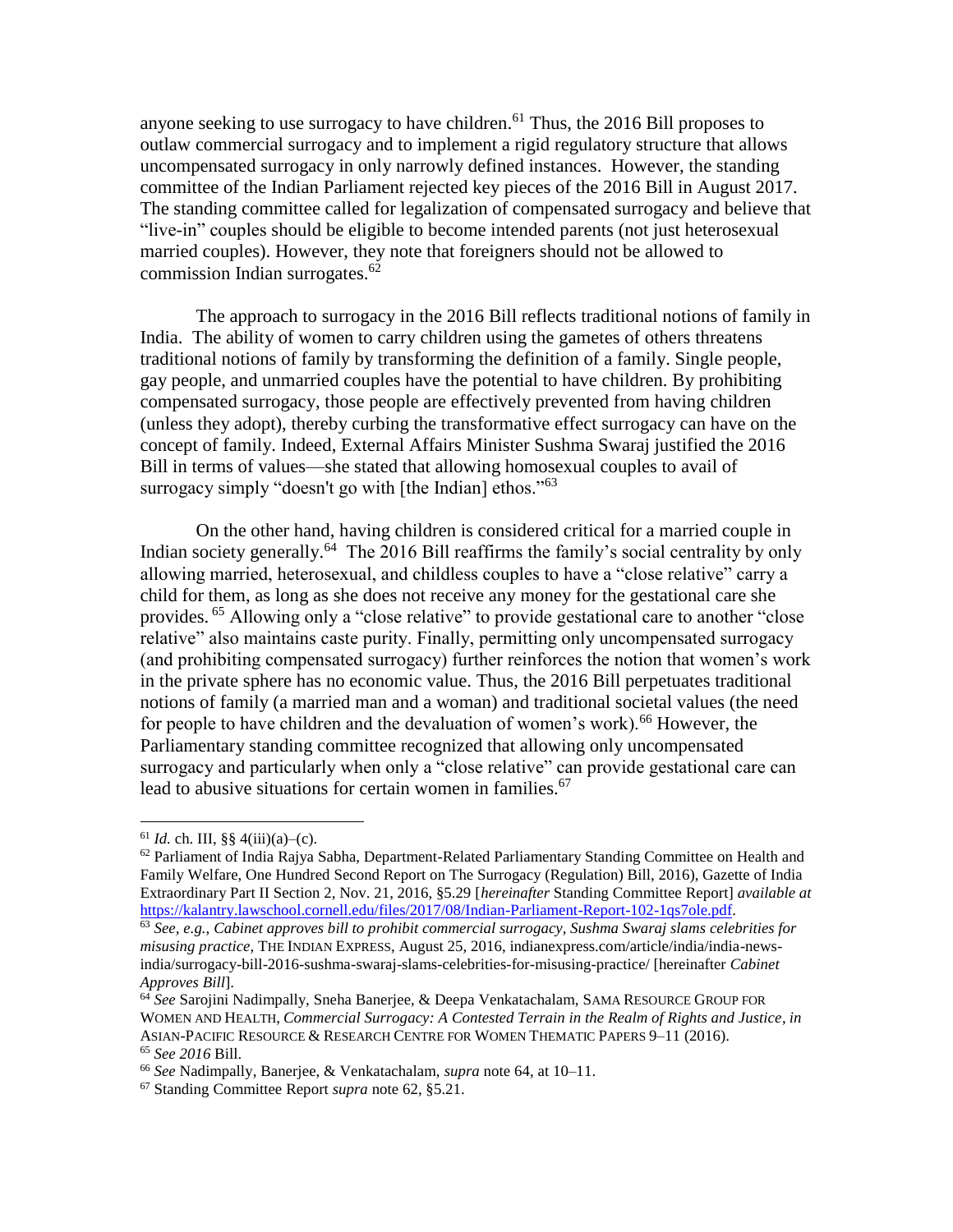#### **2. Background on the Surrogacy SAL**

<span id="page-8-0"></span>In February 2015, Jayshree Wad, a senior lawyer, upset at what she saw as the exploitation of Indian women by foreigners in media news storied, filed a SAL at the Indian Supreme Court arguing that surrogacy violates surrogates' right to "life and personal liberty."<sup>68</sup> Wad also argued that surrogacy has adverse health consequences on women, surrogates do not give informed consent, and that surrogates were exploited in other ways as well.<sup>69</sup> The Supreme Court allows even individuals who are not directly impacted by the concerns they raise to bring cases directly to the Supreme Court on behalf of others whose fundamental rights under the Indian constitution have been implicated.<sup>70</sup>

This SAL on surrogacy was merged with another case on surrogacy the Court was hearing—the Jan Balaz case. The Jan Balaz case was initiated in the High Court of Gujrat and appealed to the Supreme Court in  $2009$ .<sup>71</sup> The controversy in that case involved a surrogate in India who had given birth to twins who were genetically related to a German couple. However, Germany prohibits surrogacy and they refused to recognize the twins as German citizens. Eventually, both governments found a solution by allowing the German couple to adopt the twins through the intercountry adoption process.<sup>72</sup> The Jan Balaz case was commenced in November 2009 and was resolved by May 2010.<sup>73</sup> However, in an order dated September 4, 2014, the Court still continued the case and requested the solicitor general to opine in the next hearing about the status of a child born to an Indian surrogate.<sup>74</sup> Then in February 2015 when the surrogacy SAL was filed, the Balaz case was merged with the surrogacy SAL.<sup>75</sup> This allowed the Court to broaden its mandate not just to the question about the citizenship of surrogate children, but about whether or not compensated surrogacy violated the fundamental rights of surrogates.

<span id="page-8-1"></span> $\overline{a}$ 

[http://supremecourtofindia.nic.in/jonew/courtnic/rop/2009/35832/rop\\_121863.pdf.](http://supremecourtofindia.nic.in/jonew/courtnic/rop/2009/35832/rop_121863.pdf)

<sup>68</sup> Petition of Jayashree Wad to Supreme Court of India (Nov. 29, 2016) (on file with author); Constitution of India, 1950 art. 21.

<sup>69</sup> *See generally* Sonali Kusum, *Public interest litigation PIL challenging commercial, overseas, same sex, single surrogacy in India – contemporary legal judicial developments*, 2,

http://www.familiesthrusurrogacy.com/wp-content/uploads/2016/05/Indian-Surrogacy-Bill-Backgroundlatest-developments.pdf*.*

<sup>70</sup> *See* S.P. Gupta v. Union of India, (1982) A.I.R. (S.C.) 149 (India). *See generally* Susan D. Susman, *Distant Voices in the Courts of India: Transformation of Standing in Public Interest Litigation*, 13 WIS. INT'L L.J. 57, 58 (1994).

<sup>&</sup>lt;sup>71</sup> Jan Balaz v. Anand Municipality,  $(2010)$  A.I.R.  $(Guj.)$  21 (India).

<sup>72</sup> Dhananjay Mahapatral, *German surrogate twins to go home*, TIMES OF INDIA, May. 27, 2010, https://timesofindia.indiatimes.com/india/German-surrogate-twins-to-go-home/articleshow/5978925.cms.

 $73$  Id.

<sup>74</sup> Supreme Court of India, Civil Appeal No. 8714/2010, Union of India & Anr. V. Jan Balaz & Ors., Item No. 105, Court No. 10, Section IX, Sept. 4, 2014,

<sup>75</sup> Hari G. Ramasubramanian, *Indian Government Hurriedly Notifies Stopping of Surrogacy for Foreign Nationals*, INDIAN SURROGACY LAW CENTRE (Oct. 28, 2015), http://blog.indiansurrogacylaw.com/indiangovernment-hurriedly-notifies-stopping-of-surrogacy-for-foreign-national/.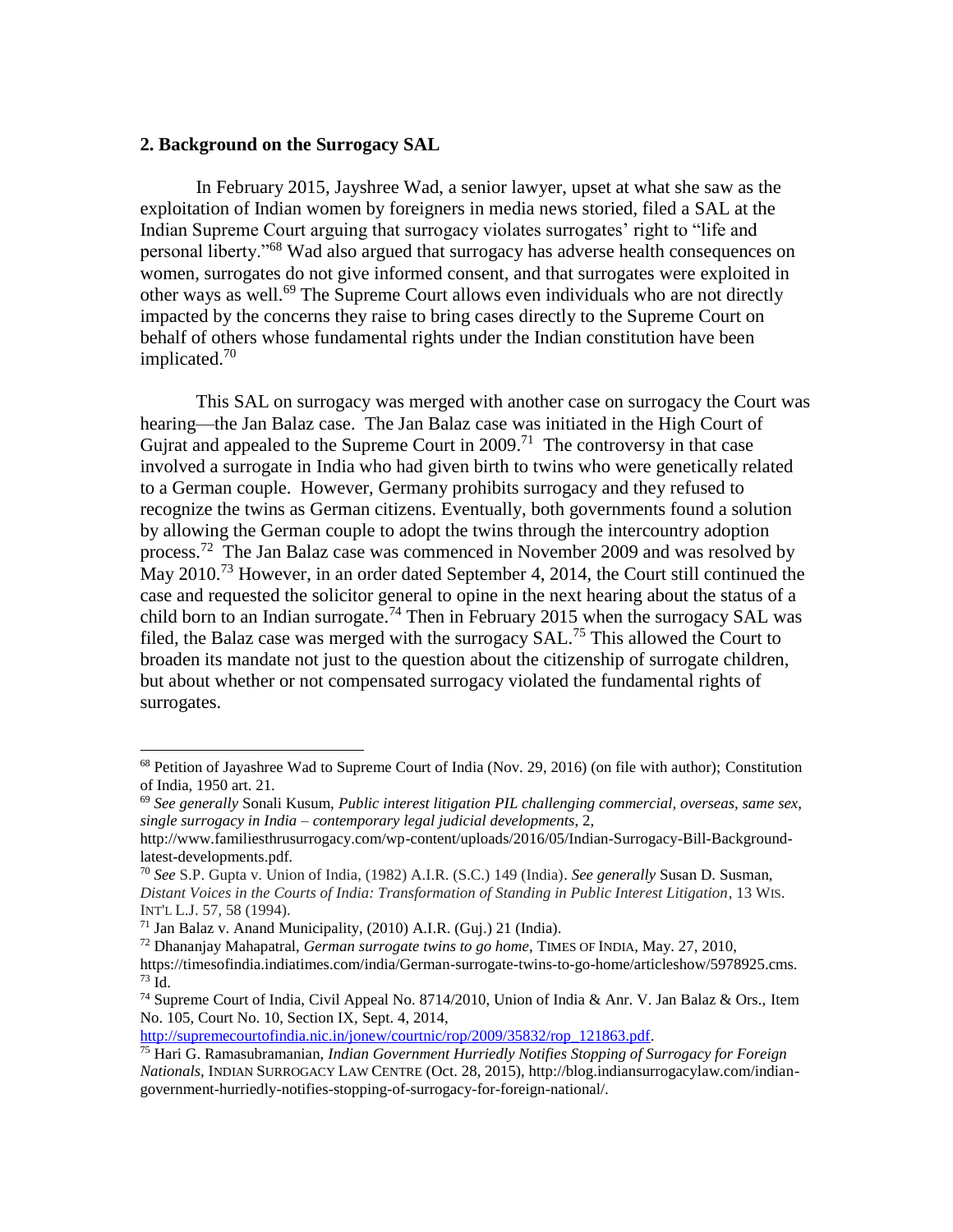## **3. The Court Uses Creeping Jurisdiction in the Surrogacy SAL**

The first hearing held in the Jan Balaz case was on November 2009.<sup>76</sup> Since then, there have been over twenty hearings in that case and then in February 2015, the surrogacy SAL was joined with the Jan Balaz case. Since the surrogacy SAL has commenced, the Court has held about twelve hearings on it.<sup>77</sup> During the course of these hearings, the Supreme Court asked numerous government bodies, including the ICMR and the Ministry of Home Affairs, to appear to give the perspectives of those institutions on the practice of commercial surrogacy.<sup>78</sup>

In many of the hearings, the Solicitor General or another representative from the executive often deferred the questions raised by the Court by stating that they need more time to consider the issues. For example, in the hearing on October 14, 2015, the Solicitor General requests more time to consider the issues and the Court grants it. The Court notes that "the Solicitor General . . . in view of the issues involved had prayed for a short adjournment, we are of the view that the Union of India should be given a large period of time to consider the matter in its entirety... $"^{79}$ 

The Court also deferred the case when the Solicitor General advised them that a new bill on surrogacy had been proposed to the Parliament. In an order dated April 27, 2016, the Court notes that "A statement has been made on behalf of the Union of India by Shri Ranjit Kumar, learned Solicitor General for India that "The Assisted Reproductive Technology (Regulation) Bill, 2016" has been finalized for being placed before the Parliament and in all probability the said Bill would be so placed in the on-going Session of the Parliament."<sup>80</sup> Consequently, the Court denied interim relief to the petitioner and continued the case. $81$ 

In none of its written orders does the Court actually give a firm opinion about whether or not it thinks the fundamental rights of surrogates are violated by surrogacy or any other constitutional issue. But it is clear the Court opposes surrogacy based on a set of questions it asked to the government. In an order on October 14, 2015, the Court asked the government (among other things) whether surrogacy was against the dignity of women, whether the contracts for surrogacy are against public policy, whether surrogacy

 $\overline{a}$ 

[http://supremecourtofindia.nic.in/jonew/courtnic/rop/2009/35832/rop\\_378475.pdf.](http://supremecourtofindia.nic.in/jonew/courtnic/rop/2009/35832/rop_378475.pdf)

<sup>76</sup> Supreme Court of India, Petition for Special Leave to Appeal (Civil) No. 31639/2009, Union of India & Anr. V. Jan Balaz & Ors., Item No. 5, Court No. 11, Section IX, Nov. 25, 2009, [http://supremecourtofindia.nic.in/jonew/bosir/orderpdfold/999782.pdf.](http://supremecourtofindia.nic.in/jonew/bosir/orderpdfold/999782.pdf)

<sup>77</sup> *See* Supreme Court of India, Daily Orders, http://supremecourtofindia.nic.in/daily-order (search for Civil Appeal No. 8714/2010) (last accessed January 30, 2018).

<sup>78</sup> Kusum, *supra* note [69](#page-8-0)**[Error! Bookmark not defined.](#page-8-0)**, at 4.

<sup>&</sup>lt;sup>79</sup> Supreme Court of India, Civil Appeal No. 8714/2010, Union of India & Anr. V. Jan Balaz & Ors., Item No. 101(PH), Court No. 8, Section IX, Oct. 14, 2015,

<sup>80</sup> Supreme Court of India, Civil Appeal No. 8714/2010, Union of India & Anr. V. Jan Balaz & Ors., Item No. 302, Court No. 7, Section IX/PIL(W)/X, Apr. 27, 2016,

[http://supremecourtofindia.nic.in/jonew/courtnic/rop/2009/35832/rop\\_630321.pdf.](http://supremecourtofindia.nic.in/jonew/courtnic/rop/2009/35832/rop_630321.pdf)  $81$  Id. at 3.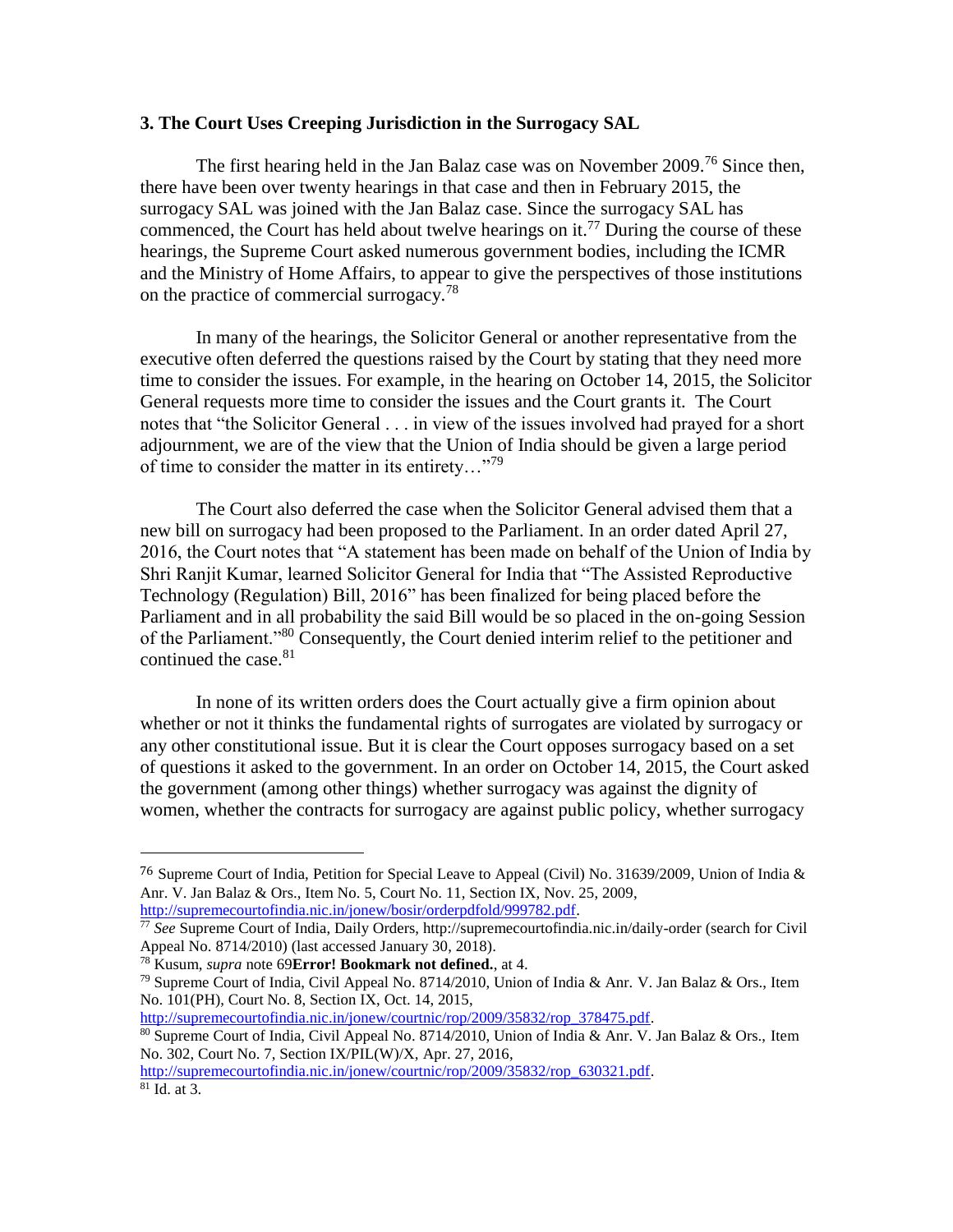amounted to the economic and psychological exploitation of women, whether commercial surrogacy amounts to renting a womb, whether commercial surrogacy is inconsistent with the dignity of Indian womanhood, and whether commercial surrogacy involves trafficking in human beings as it involves sale of a surrogate child.<sup>82</sup>

Even when the orders were written, they did not always reflect the key points that transpired during the hearing. In one important hearing on October 14, 2015, the Supreme Court justice hearing the surrogacy SAL told officials from the central government that surrogacy should be banned.<sup>83</sup> Specifically, the Court told the Solicitor General that

Commercial surrogacy should not be allowed, but it is going on in the country. You are allowing trading of human embryo. It is becoming a business. It has evolved into surrogacy tourism.<sup>84</sup>

These statements were reported by a print publication, the *Times of India*, because a reporter from the publication was probably present at the hearing. But the order that was published after the hearing on October 14, 2015 does not include these legal conclusions made by the Court that surrogacy should be banned.<sup>85</sup> Because of the divergence of what is said orally from the bench and what is recorded in the written order, the Court's role in directing the executive to take certain policy positions go under the radar.

The surrogacy SAL is still pending and as recently as March 7, 2017, the Court heard testimony from senior counsel for the government about the status of the 2016 Bill.<sup>86</sup> Through this creeping jurisdiction, the Court insinuates itself in a constitutional dialogue with the executive by making arguments about surrogacy based on its authority to interpret the constitution. The Court pushes the executive to ban surrogacy to rectify what it views as large-scale violations of fundamental rights. Using the constitution as a threat, the Court foreshadows how it would rule if it were judicially reviewing legislation on surrogacy, but even whilst making these threats, produces no written opinion.

### **4. The Executive Responds to the Court's Directions**

l

[http://supremecourtofindia.nic.in/jonew/courtnic/rop/2009/35832/rop\\_378475.pdf.](http://supremecourtofindia.nic.in/jonew/courtnic/rop/2009/35832/rop_378475.pdf)

[http://supremecourtofindia.nic.in/jonew/bosir/orderpdf/2872643.pdf.](http://supremecourtofindia.nic.in/jonew/bosir/orderpdf/2872643.pdf) 

<sup>&</sup>lt;sup>82</sup> Supreme Court of India, Civil Appeal No. 8714/2010, Union of India & Anr. V. Jan Balaz & Ors., Item No. 101(PH), Court No. 8, Section IX, Oct. 14, 2015,

[http://supremecourtofindia.nic.in/jonew/courtnic/rop/2009/35832/rop\\_378475.pdf.](http://supremecourtofindia.nic.in/jonew/courtnic/rop/2009/35832/rop_378475.pdf) <sup>83</sup> Amit Anand Choudhary, *SC Seeks Commercial Surrogacy Ban supra* note [15.](#page-2-1)

<sup>84</sup> Amit Anand Choudhary, *Wary of 'tourism', SC moots ban on commercial surrogacy*, TIMES OF INDIA, October 15, 2015, 2015 WLNR 30533249.

<sup>85</sup> *See* Supreme Court of India, Civil Appeal No. 8714/2010, Union of India & Anr. V. Jan Balaz & Ors., Item No. 101(PH), Court No. 8, Section IX, Oct. 14, 2015,

<sup>86</sup> Supreme Court of India, Civil Appeal No. 8714/2010, Union of India & Anr. V. Jan Balaz & Ors., Item No. 301, Court No. 4, Section IX/PIL(W)/X, Mar. 7, 2017,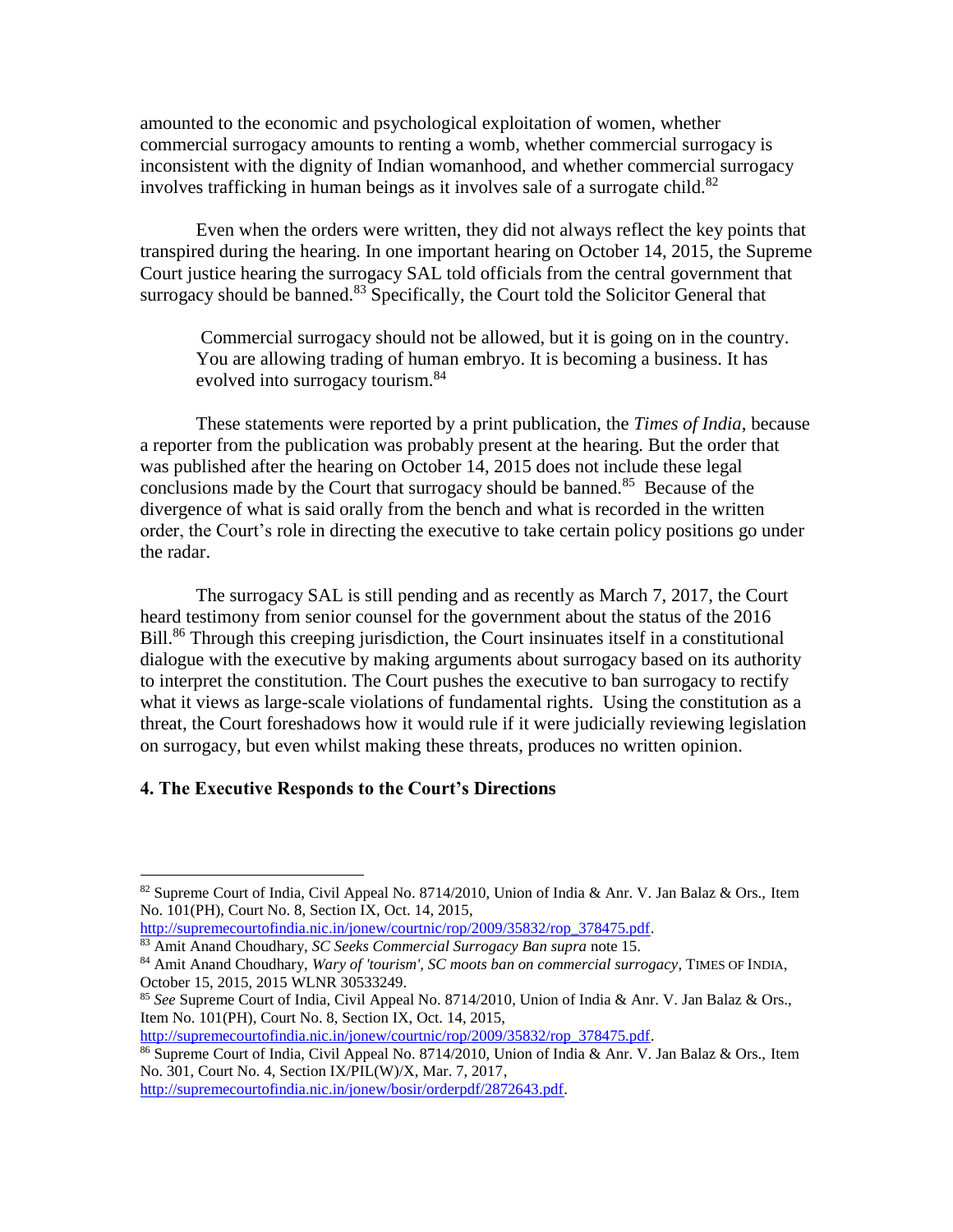After the hearing on October 14, 2015, where the Court stated that it thought surrogacy commodified human life, the Ministry of Home Affairs issued a notice that effectively banned transnational surrogacy by refusing to grant visas to foreigners for purposes of surrogacy in November 2015.<sup>87</sup>

While there is no direct evidence linking the two, the timing of the ban by the ministry and the hearings of the Supreme Court suggest that the decision to ban international surrogacy is related to pressure by the Court.<sup>88</sup> In fact, some saw the government's adoption of a total ban on transnational surrogacy as a way to avoid answering the difficult questions the Supreme Court had posed regarding the rights of various parties in surrogacy arrangements.<sup>89</sup> It is also possible that the government was already considering banning foreigners from engaging in surrogacy in India and the timing of the Supreme Court hearings were just coincidental, or simply expedited the process that was already underway.

Indeed, the Court's stance against compensated surrogacy clearly found sympathetic ears in the executive. The Hindu nationalist party, the Bharatiya Janata Party (BJP), rose to national power in 2014. The prohibition on foreigners obtaining visas for surrogacy purposes was adopted in November 2015 after the BJP gained power and also after the surrogacy SAL was filed. The Court notes in an order dated October 28, 2015 that the solicitor general, Mr. Ranjit Kumar, "has submitted that certain decisions have been taken by the Union of India pursuant to the last order of this Court dated 14th October, 2015."<sup>90</sup> The representation of the Solicitor General to the Court suggests that the Court's views from the bench that it opposed the practice of surrogacy on constitutional and moral grounds seem to have influenced the government's forthcoming ban on transnational surrogacy.

Then one year after the surrogacy SAL, the BJP sought to ban compensated surrogacy even for Indian intended parents in the  $2016$  Bill.<sup>91</sup> As mentioned above, the

l

[http://supremecourtofindia.nic.in/jonew/courtnic/rop/2009/35832/rop\\_383488.pdf.](http://supremecourtofindia.nic.in/jonew/courtnic/rop/2009/35832/rop_383488.pdf)

<sup>91</sup> Surrogacy (Regulation) Bill, No. 257 of 2016 (India), *available at* 

<sup>87</sup> Circular No. 462 *supra* note [17.](#page-2-0)

<sup>88</sup> Ramasubramanian, *supra* note [75.](#page-8-1)

<sup>89</sup> *See Id.*; Dhananjay Mahapatral, *SC notice to govt on SAL seeking ban on commercial surrogacy*, TIMES OF INDIA, Feb. 26, 2015[, http://timesofindia.indiatimes.com/india/SC-notice-to-govt-on-SAL-seeking-ban](http://timesofindia.indiatimes.com/india/SC-notice-to-govt-on-PIL-seeking-ban-on-commercial-surrogacy/articleshow/46376012.cms)[on-commercial-surrogacy/articleshow/46376012.cms.](http://timesofindia.indiatimes.com/india/SC-notice-to-govt-on-PIL-seeking-ban-on-commercial-surrogacy/articleshow/46376012.cms) In a recent article, Amrita Pande also suggests that the turn towards banning surrogacy was because of the Supreme Court and several high profile cases. "Transnational Commercial Surrogacy in India: to ban or not to ban," in *Babies for Sale: Transnational Surrogacy, Human Rights and The Politics of Reproduction* (editor Miranda Davies), Zed Books London, 2017, p. 330 (*citing* Supreme Court asks Centre to bring commercial surrogacy within ambit of law, THE INDIAN EXPRESS, Oct. 15, 2015, [http://indianexpress.com/article/india/india-news-india/supreme-court](http://indianexpress.com/article/india/india-news-india/supreme-court-asks-centre-to-bring-commercial-surrogacy-within-ambit-of-law/)[asks-centre-to-bring-commercial-surrogacy-within-ambit-of-law/\)](http://indianexpress.com/article/india/india-news-india/supreme-court-asks-centre-to-bring-commercial-surrogacy-within-ambit-of-law/)

 $90$  Supreme Court of India, Civil Appeal No. 8714/2010, Union of India & Anr. V. Jan Balaz & Ors., Item No. 101(PH), Court No. 8, Section IX, Oct. 28, 2015,

http://164.100.47.4/BillsTexts/LSBillTexts/Asintroduced/257\_LS\_2016\_Eng.pdf [hereinafter *2016 Bill*]; *see Cabinet approves bill to prohibit commercial surrogacy, Sushma Swaraj slams celebrities for misusing practice*, THE INDIAN EXPRESS, August 25, 2016, indianexpress.com/article/india/india-news-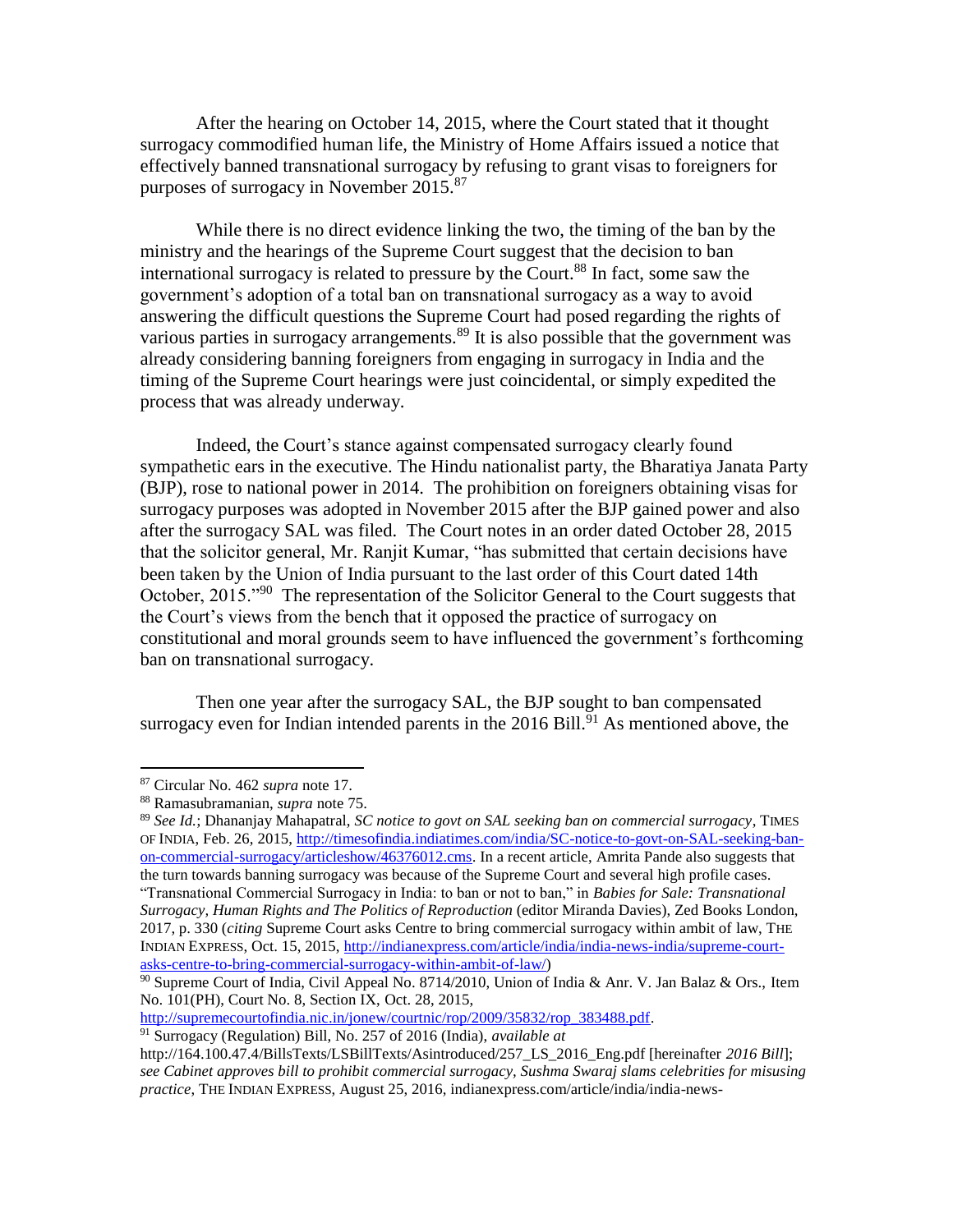2016 Bill was a complete reversal of prior policy. Each prior bill would have permitted compensated surrogacy, but the 2016 Bill, which was proposed by the executive after the surrogacy SAL was initiated, was the first time the executive sought to ban surrogacy. However, it should be noted that the surrogacy ban on foreign gay people and single individuals was adopted in 2013 and precedes the BJP and the surrogacy SAL.<sup>92</sup>

The Court's constitutional threats may have had no impact on a new turn towards prohibition of surrogacy because the BJP government may have proposed a bill banning compensated surrogacy even without the Court's interventions. However, given the timing of the surrogacy SAL hearings and the prohibitionist stance as reflected in the visa ban for foreigners for surrogacy purposes and the 2016 Bill, the Court's constitutional threats could have certainly played a role in pushing for a policy change or at least expediting it.

#### **5. The Surrogacy SAL Reveals the Shortcomings in Modern SAL**

Professor Baxi rightly valorized SAL in its early days.<sup>93</sup> SAL was intended to address violations of fundamental rights of marginalized groups. In *S.P. Gupta v. President of India*, Justice Bhagwati noted that the goal of developing SAL was to promote "easy accessibility to justice" and ensure that "large masses of people belonging to the deprived and exploited sections of humanity may be able to realise and enjoy the socio-economic rights granted to them."<sup>94</sup> The Court gained a voice through SAL that it previously lacked in India's democratic system. In many cases, it successfully monitored and rectified violations of fundamental rights perpetrated by the state and actors under the control of the state. Other legal scholars have also largely valorized SAL and when they critique it, it is to lament that the Court has taken fewer SAL cases in the 1990s than it did in the  $1980s.^{95}$ 

<span id="page-12-0"></span>More recently, however, even legal scholars have begun to critique SAL. Professor Bhuwania recently made a larger structural critique of SAL.<sup>96</sup> Among other things, he argues that sometimes when hearing SAL cases, the Supreme Court and the High Courts marginalize petitioners' views and do not obtain the views of parties that will be impacted by the litigation.  $97$ 

The reason for the growing critique of SAL from the left may be because the SAL cases that are being brought before and admitted by the Supreme Court are not as clear

india/surrogacy-bill-2016-sushma-swaraj-slams-celebrities-for-misusing-practice/ [hereinafter *Cabinet Approves Bill*].

<sup>92</sup> *See* Circular No. 462, *supra* note [17.](#page-2-0)

<sup>93</sup> *See* Baxi, *Taking Suffering Seriously*, *supra* note [4.](#page-0-0)

<sup>94</sup> *See* S.P. Gupta v. Union of India, (1982) A.I.R. (S.C.) 149, 157 (India).

<sup>95</sup> *See, e.g.*, Shylashri Shankar, SCALING JUSTICE: INDIA'S SUPREME COURT, ANTI-TERROR LAWS, AND SOCIAL RIGHTS (2009).

<sup>96</sup> Anuj Bhuwania, COURTING THE PEOPLE: PUBLIC INTEREST LITIGATION IN POST-EMERGENCY INDIA (2017).

<sup>97</sup> *Id.* at 11, 39–44.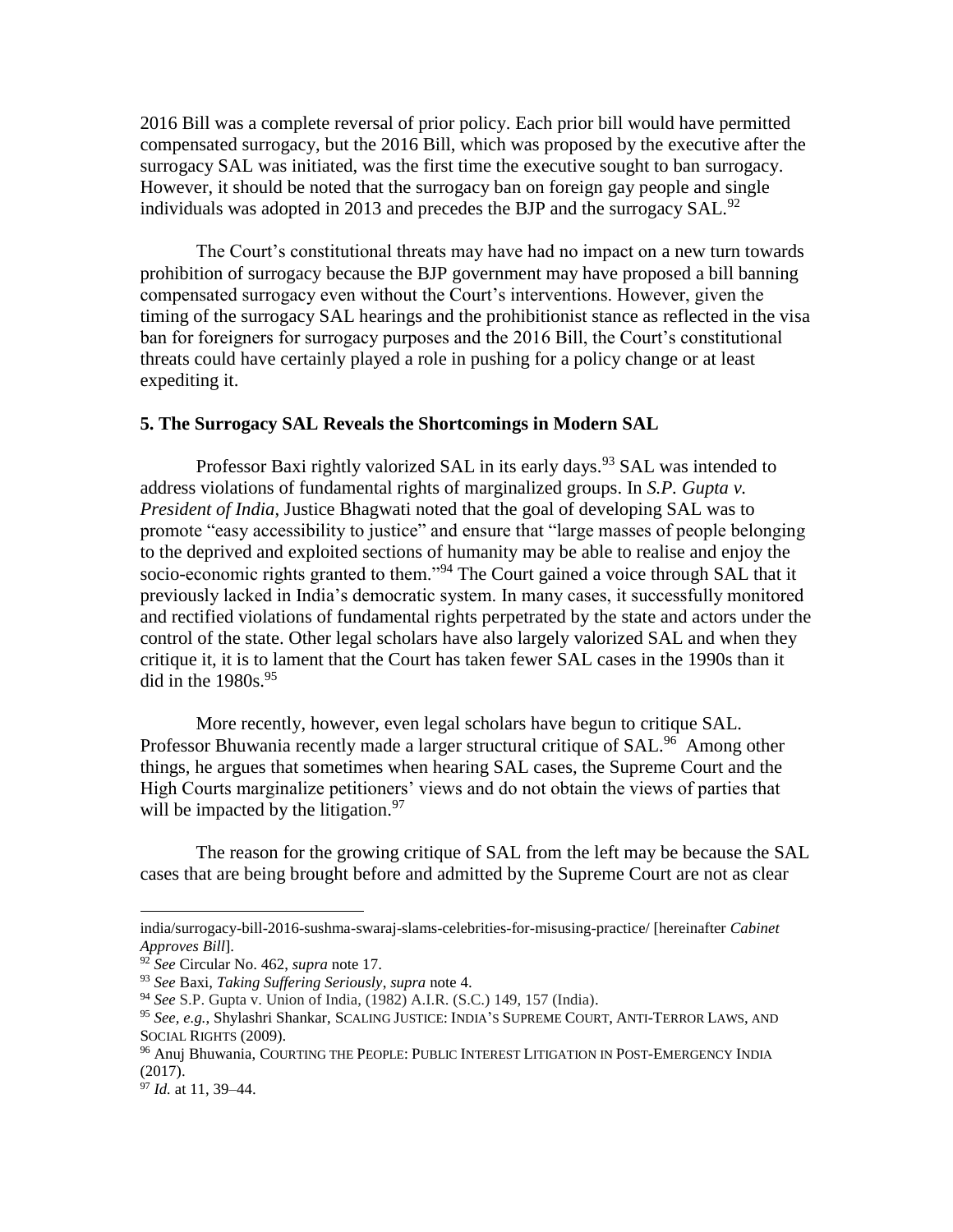cut as the cases described by Baxi in his article *Taking Suffering Seriously*. The surrogacy SAL is an example of such a case—unlike the SAL cases described by Professor Baxi, the surrogacy SAL does not involve the government as the perpetrator of the harm nor is it clear what exactly the government should do to stop the harm.<sup>98</sup>

Despite the differences between traditional SAL cases and the surrogacy SAL, the presiding judge in the surrogacy SAL continued to use the traditional techniques used in SAL cases—namely, creeping jurisdiction. The Court kept jurisdiction over the case since 2009 and held dozens of hearings over the course of time. The case is still open to date. It questioned and pushed government officials to prohibit compensated surrogacy. Below I describe three concerns with the use of creeping jurisdiction in the surrogacy SAL.

First, by holding numerous short hearings where it pushes the executive towards one normative policy position instead of issuing a final opinion, there is a risk that the Court will formulate its opinions without ever hearing from all of the parties impacted in the case and considering the issues from all sides. Indeed, in the surrogacy SAL, the Court pushed the executive to ban compensated surrogacy without giving an opportunity to surrogates to intervene when the surrogates sought to argue that surrogacy provides them with much needed work opportunities and livelihood.

Instead, when surrogates approached the Supreme Court asking to intervene in the surrogacy SAL, they were not allowed.<sup>99</sup> Surrogates who attempted to intervene argued that the ban denied them a right to livelihood and reproductive autonomy, discriminated against foreigners, and prevented the creation of families.<sup>100</sup> According to an advocate present in the Court during the hearing where the surrogates' motion to intervene was heard, the Court deferred their intervention on the basis that the executive was already drafting a policy and law.<sup>101</sup> Professor Anuj Bhuwania provides other examples of cases where the voices of the impacted parties were not heard by the Court in SAL cases.<sup>102</sup>

There is little scholarly work that investigates the opinions of surrogates in regard to surrogacy. Most of the scholarly work on Indian surrogates consists of sensitive and

<sup>&</sup>lt;sup>98</sup> It is interesting to note that there are similarities between the surrogacy SAL and the SAL cases of the 1980s that Professor Baxi describes is that the surrogacy SAL was initiated by a concerned citizen who was not at all personally impacted by issue and her petition was based solely on media reports. Petition of Jayashree Wad to Supreme Court of India (Nov. 29, 2016) (on file with author). Advocate Radhika Thapar also notes that the petitioner presented "very few incidents of exploitation, projected through various media and magazine reports." Rajni Pandey, '*Restriction on surrogacy may have far reaching impact'*, INDIA MEDICAL TIMES, October 20, 2015, www.indiamedicaltimes.com/2015/10/20/restriction-on-surrogacymay-have-far-reaching-impact/.

<sup>99</sup> Prabhati Nayak Mishra, *Surrogate Mothers Seek Supreme Court's intervention*, DAILY NEWS AND ANALYSIS INDIA, Nov. 26, 2015, http://www.dnaindia.com/india/report-surrogate-mothers-seek-supremecourt-s-intervention-2149015.

<sup>100</sup> *Id.*

<sup>&</sup>lt;sup>101</sup> Phone interview with Advocate Radhika Thapar, December 8, 2017.

<sup>102</sup> Bhuwania, *supra* note [96,](#page-12-0) at 11.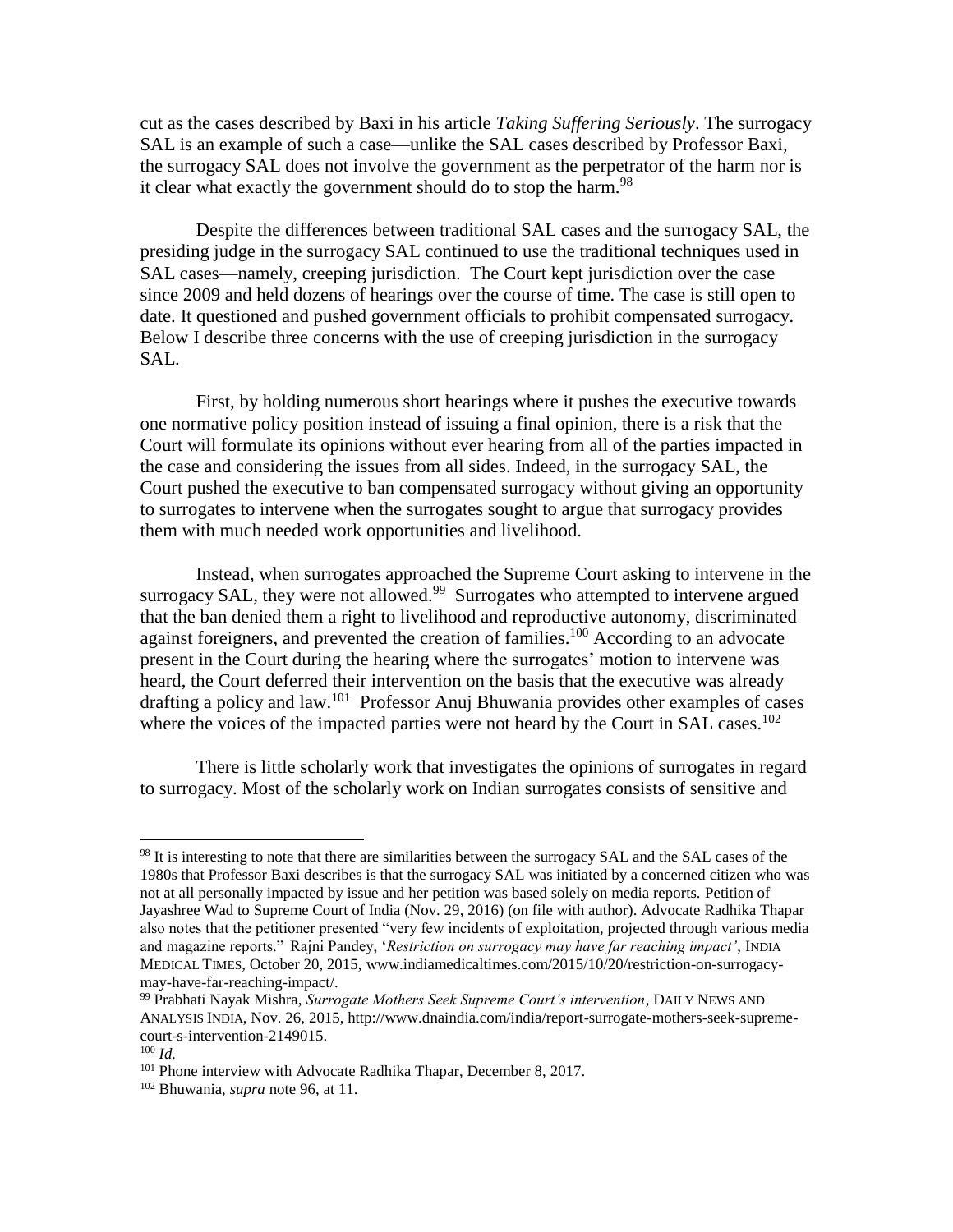illuminating ethnographies by anthropologists.<sup>103</sup> To better understand the surrogates' perspective on whether compensated surrogacy should be legal, eight Cornell Law students, Professor Bradley Wendel, and I interviewed surrogates in India. We worked in collaboration with Professors Aparna Chandra and Mrinal Satish and eight students at the National Law University in Delhi as part of a semester-long global classroom.<sup>104</sup> When asked about it, the surrogates we spoke with said they wanted the right to sell gestational care.

As part of the fieldwork, teams of four students visited medical clinics and interviewed doctors and surrogates, and also visited surrogacy homes. Surrogacy homes are places where surrogates live especially during the late term of their pregnancies. The homes are run by medical professionals or their agents. In total, we conducted nine semistructured interviews of surrogates in New Delhi and Anand, Gujarat, and each interview lasted approximately one hour. It should be noted that the surrogates we spoke to were referred to us by fertility and surrogacy medical professionals, and some interviews took place in surrogacy homes. Thus, there is likely sample bias. Nor are the interviews representative of all surrogates.

Although in the interviews the surrogates voiced many concerns about their living conditions and legal issues, all the surrogates we interviewed, including surrogates in their second surrogate pregnancy, thought surrogacy should be legal. The surrogates believed that the law should permit them to continue on their chosen path, noting that being a surrogate enabled them to earn money that would both support their families and help others become parents at the same time.

One woman told us, for example, "I want to do it again, not one but even ten times. I do not think there are any issues and I want to get more people to do it. Without

<sup>103</sup> *See, e.g.*, Amrita Pande, *"At Least I Am Not Sleeping with Anyone": Resisting the Stigma of Commercial Surrogacy in India*, 36:2 FEMINIST STUD. 292 (2010), claradoc.gpa.free.fr/doc/420.pdf; Amrita Pande, *Commercial Surrogacy in India: Manufacturing a Perfect Mother‐Worker*, 35:4 SIGNS 969 (Summer 2010); Sheela Saravanan, *Transnational Surrogacy and Objectification of Gestational Mothers,* 45:16 ECON. AND POLITICAL WEEKLY April 17, 2010; Daisy Deomampo, *Transnational Surrogacy in India: Interrogating Power and Women's Agency*, 34:3 FRONTIERS: J. WOMEN STUD., SPECIAL ISSUE: REPROD. TECH. AND REPROD. JUST. 167 (2013).

<sup>104</sup> CORNELL LAW SCHOOL, *In "Global Classroom," Students Study Surrogacy Law and Policy in India and the United States*, May 1, 2017, http://www.lawschool.cornell.edu/spotlights/In-Global-Classroom-Students-Study-Surrogacy-Law-and-Policy-in-India-and-the-United-States.cfm. My Indian co-professors, Professors Chandra and Satish, submitted a memo of the students' preliminary research findings to the standing committee in parliament that is currently reviewing the Surrogacy Bill of 2016, and we are currently working to produce a report synthesizing our desk research and fieldwork with the goal of providing relevant information to the Indian Parliament as it deliberates the bill. Clinical students also interviewed compensated surrogacy stakeholders in the United States and will produce a legislative policy report on the Child-Parent Security Act, a bill legalizing compensated surrogacy, which is in a committee in the New York legislature. Child-Parent Security Act Bill of 2016, Assemb. B. 4319, 2015 Assemb., Reg. Sess. (N.Y. 2016). The interviews cited here were conducted by students supervised by an instructor and other students took notes at the interview and all interviewees review and revised the notes after the interview.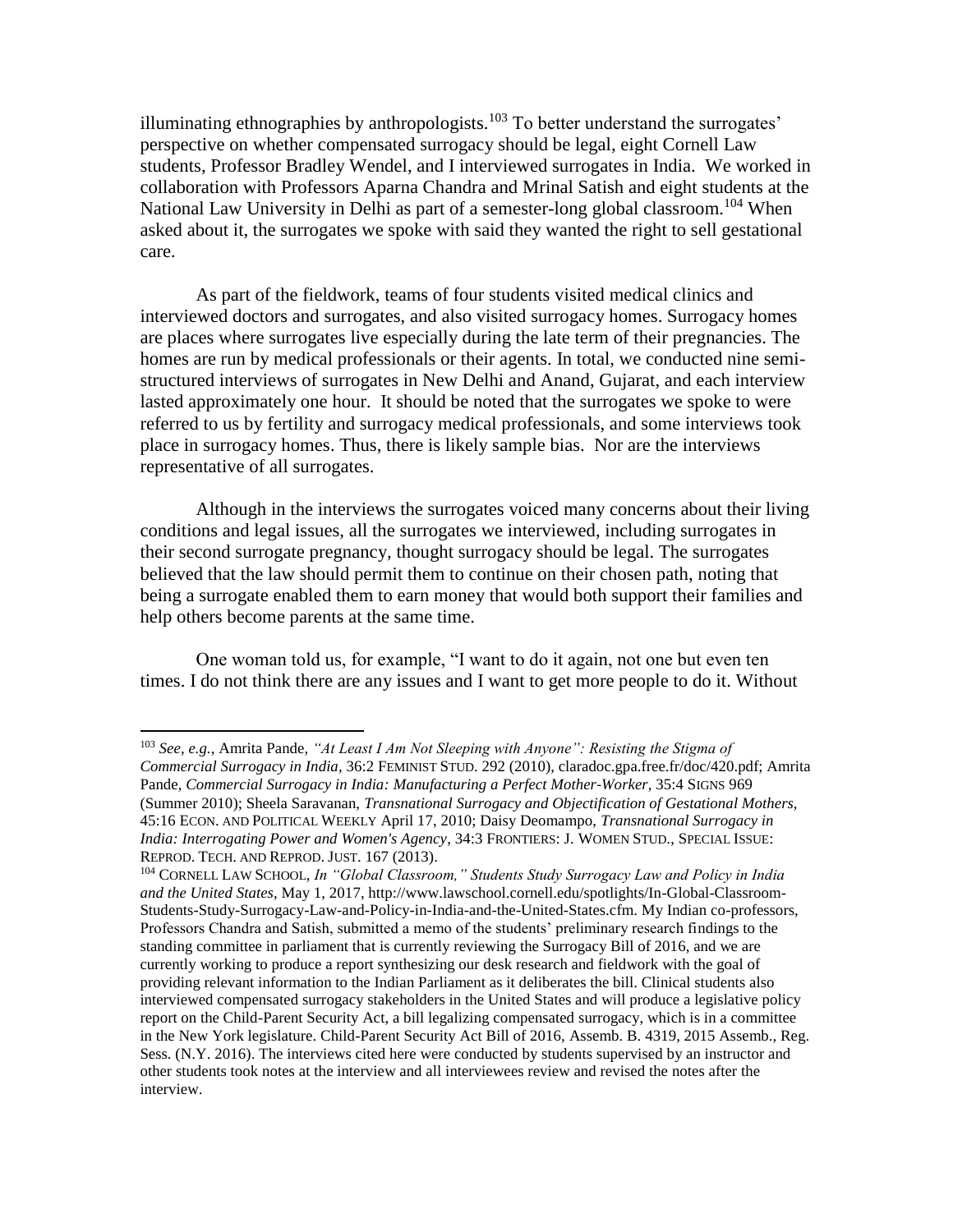<span id="page-15-0"></span>money there is no life."<sup>105</sup> Another surrogate told us, "The thought of giving a child to someone else is incomparable, there is nothing else that makes me so happy. I also wanted to make money for my child's future. . . . I did not consider it to be bad. You get to give someone a child and the government should not ban this. I want there to be children in all houses. . . . [The proposed surrogacy ban] is not good. Some people have so much money but no children. There is nothing better than what we are doing."<sup>106</sup>

<span id="page-15-1"></span>Yet another surrogate we interviewed told us, "Surrogacy should not be banned. The ban will hurt poor people, will take away opportunity from them. Surrogacy is a winwin situation for both the parties. We get blessings and money from them and they get their own child. This is good work. It is preferable to other jobs that would be available to us." $107$  One of the surrogates we interviewed noted that although she did not think surrogacy should be banned, she did think the government had a role to play in making sure that the process works. $108$ 

Our interviews with surrogates clearly demonstrate that surrogates have valuable opinions to add to the debate. Most often, and perhaps expectedly, surrogates are supportive of the practice in general. They cite the economic benefits surrogacy brings to them and their families, but they also value the intangible social contribution of giving a child to a childless family. Moreover, the surrogates we interviewed recognized that government regulation is necessary, to an extent, to give physical and economic safety to the surrogates. Thus, when surrogates are consulted, they uniformly believe that they should have the right to provide gestational care under the umbrella of government protections.

It may just be that the modern Supreme Court is much more overburdened than the Court of the 1980s.<sup>109</sup> Many more petitions are filed today than decades ago and it admits more cases. Its capacity to engage in broad-reaching fact-finding and due diligence is more limited than it was before. On the other hand, on the question of surrogacy, the standing committee of the Rajya Sabha did take the time to engage more broadly with all stakeholders on the issue and produced an 88-page report in August 2017 evaluating the 2016 Bill that was proposed by the executive to Parliament.<sup>110</sup>

The Parliamentary Standing Committee rejected the executive's proposal to ban compensated surrogacy, and instead found that "preventing [surrogates] from being paid for their reproductive labour is grossly unfair and arbitrary."<sup>111</sup> They sent a clear rejection to the executive of its policy. The standing committee's deliberations over the bill were

<sup>&</sup>lt;sup>105</sup> Interview with Sharda and Meera, Anand, Gujarat (Apr. 3, 2017).

<sup>106</sup> Interview with Shanta and Kanta, Anand, Gujarat (Apr. 7, 2017).

<sup>107</sup> Interview with Amita and Sona, Anand, Gujarat (Apr. 7, 2017).

<sup>&</sup>lt;sup>108</sup> Interview with Anonymous, Gupta Clinic, New Delhi, India (Apr. 5, 2017).

<sup>&</sup>lt;sup>109</sup> In 1980, 21,749 cases were admitted to the Supreme Court. This number had more than tripled to 71,460 by 2016. Supreme Court of India Annual Report 2016-2017, 58-59,

supremecourtofindia.nic.in/pdf/AnnualReports/Annual%20Report%202016-17.pdf.

<sup>110</sup> *See* One Hundred Second Report on The Surrogacy (Regulation) Bill, 2016, *supra* note [67.](#page-7-2) <sup>111</sup> Id. at §5.18.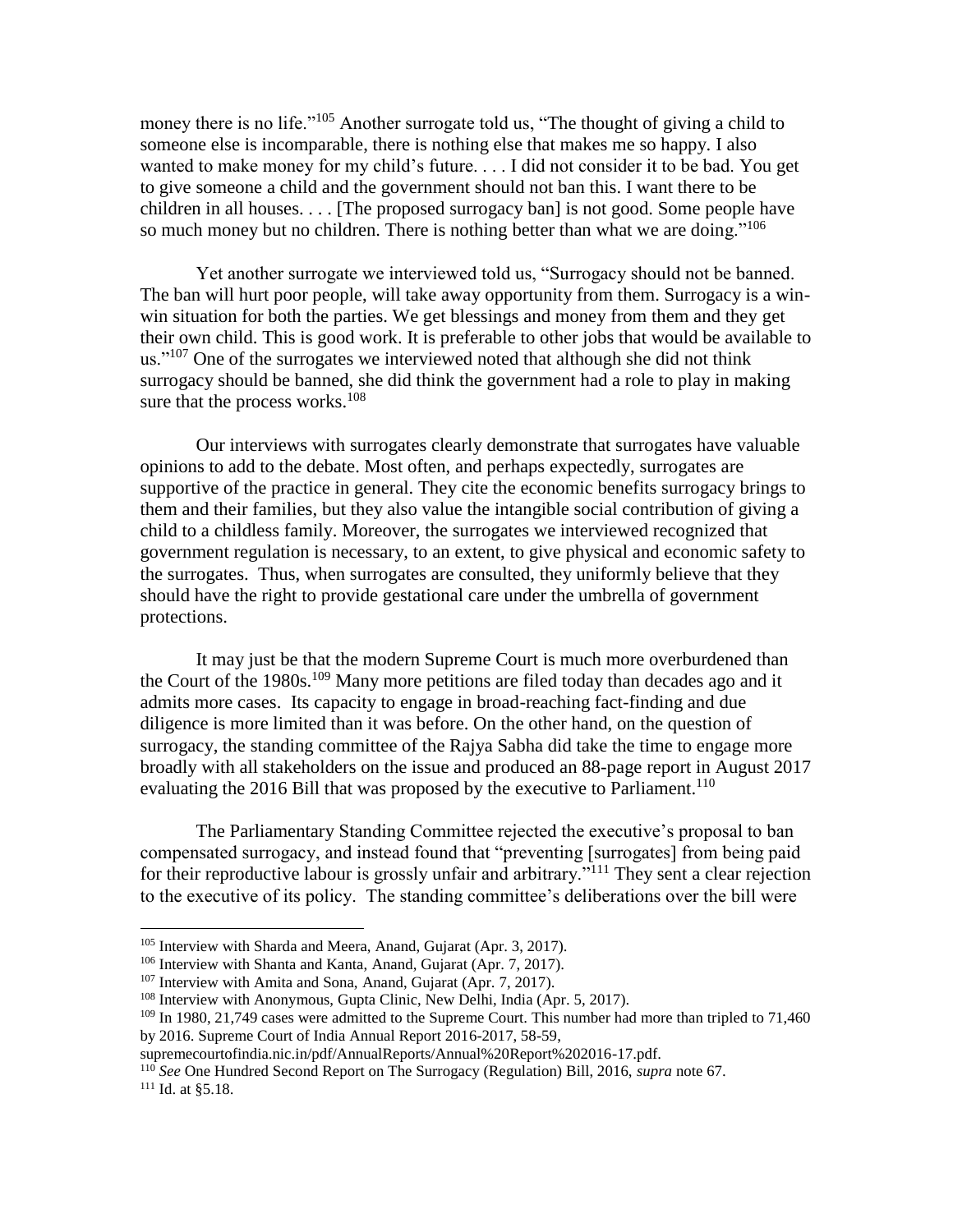far more robust than the Supreme Court's deliberations. It heard testimony from the Ministry of Women and Child Development, the National Commission of Women, the Ministry of Home Affairs, the Ministry of External Affairs, the Federation of Obstetric and Gynecological Societies of India, the Indian Society of Third Party Assisted Reproduction, the International Surrogacy Forum, the National Advisory Committee for Drafting of Guidelines on Assisted Reproductive Technology, lawyers, including Jayshree Wad, and other lawyers associated with Indian NGOs dealing with surrogacy, a journalist and human rights activist, a law student, a professor of Indian constitutional law, surrogate mothers, and a parent who had commissioned surrogacy.<sup>112</sup> The Cornell International Human Rights Clinic and the Transnational Seminar at the National Law University in Delhi also submitted a memo to the standing committee.<sup>113</sup> Professor Satish testified before members of the standing committee on July 4, 2017.

While the Supreme Court held many hearings in the case, they were short and they never heard the views of the very people whose fundamental rights were claimed to be violated even when those parties attempted to intervene. The Court may be able to come to a better resolution of the issues through robust fact-finding inquiries and meaningful participation of all stakeholders. Yet, given its modern workload, it may no longer have the capacity to undertake this task in many SAL cases. Thus, the normative view that the Court advances with executive failed in the surrogacy SAL to reflect the complexities of the situation.

Second, when using creeping jurisdiction, the Court does not need to issue a final written judgment. By failing to issue a final written judgment the Court abdicates responsibility to engage with prior precedents and develop constitutional and legal arguments on both sides of the issues. But if it were to invest the time in writing a legal opinion, the normative view that it developed would be much more reasoned than the view it puts forward in its creeping jurisdiction.

Third, when the Court does not issue a final order, but instead issues numerous interim orders, many of which are issued orally, but not documented, its role in pushing for policy changes often goes under the radar. This insulates the Court from critique and accountability for its role in executive and legislative decision-making. Certainly, the Court is not like the Parliament whose members are elected and subject to re-election. It is essential for voters to be aware of how members of Parliament vote and the stance they take on various issues in order to evaluate their re-election. Even though the Court is not and should not be swayed by public opinion, it is still important for its actions to be transparent. When the Indian Supreme Court issues oral orders in creeping jurisdiction cases rather than a final opinion, the public is not even aware of the important role the Supreme Court has played in shaping policy as there are no written orders or opinions, and therefore does not have any opportunity to react to the Supreme Court's directions.

<sup>112</sup> Id. at §4.1-16.

<sup>113</sup> National Law University, Delhi and Cornell Law School, Memorandum on The Surrogacy (Regulation) Bill 2016, https://kalantry.lawschool.cornell.edu/files/2017/08/CLPG-NLU-Delhi-Cornell-Memorandumon-Surrogacy-Bill-2016-1s985d1.pdf.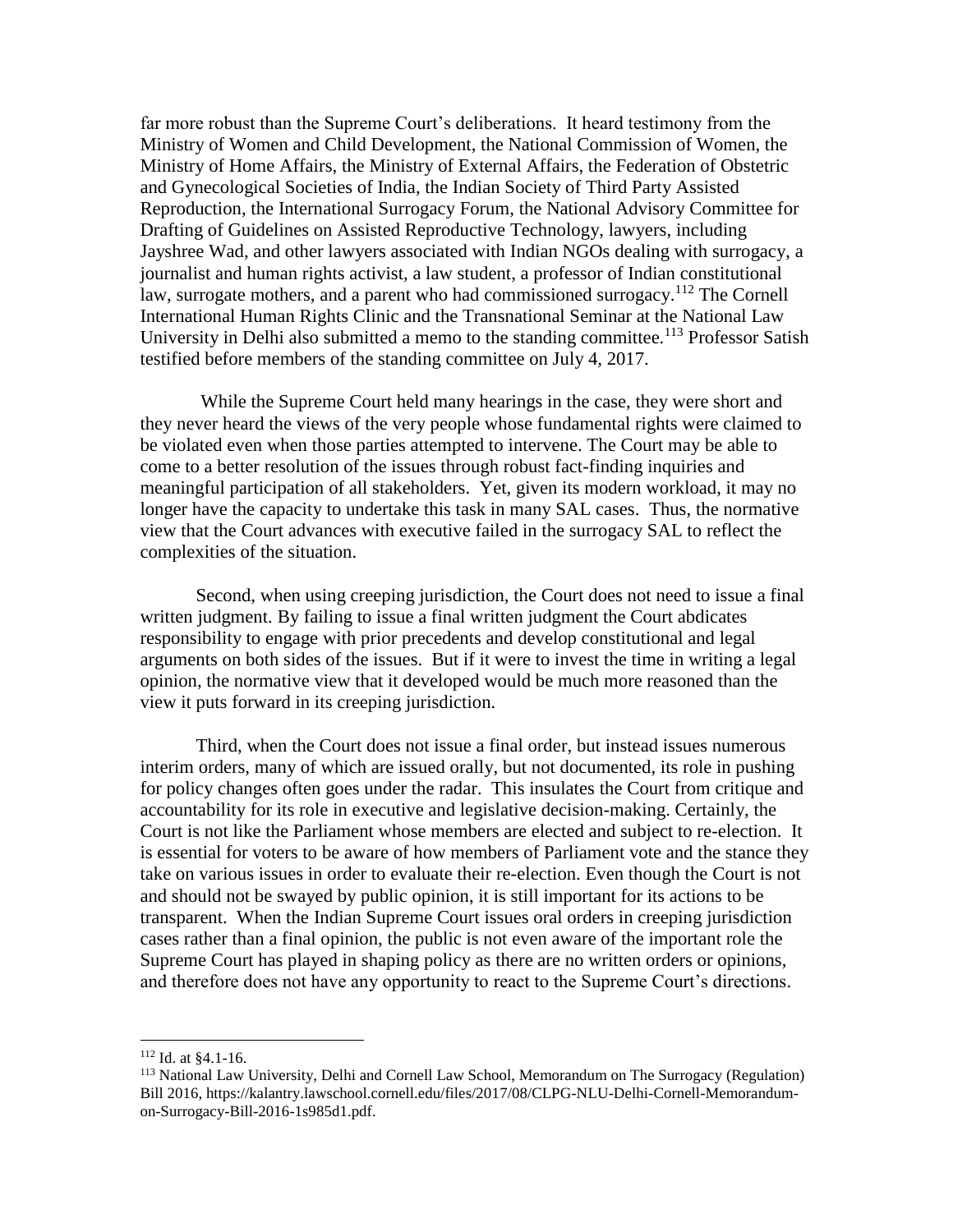## **6. Legal Solutions to 'Exploitation' of Surrogates**

<span id="page-17-0"></span>The petition in the surrogacy SAL argues that poor women who become surrogates are exploited and face abusive situations. By pushing the government to ban surrogacy, the Court is doing what it thinks will help women in India who act as surrogates. However, I propose an alternative solution to protect surrogates rather than a knee-jerk ban on surrogacy. Below I argue that word "exploitation" which is often used to describe the plight of surrogates needs to be disaggregated.  $114$  When disaggregated, we see that the type of exploitation that occurs in practice because of the unequal bargaining power between the parties to the surrogacy contract is something that can be addressed by government legislation.

First, when Marxists argue that surrogates are exploited by foreigners or rich Indians, they mean that the purchase and sale of gestational care is inherently exploitative to the person who sells it.<sup>115</sup> For example, a blog post on the website of the All India Democratic Women's Association (AIDWA), the women's wing of the communist party, states that that the growth of the surrogacy industry "signifies the crassest form of commodification of the female body as well as the alienation that capitalism represents."<sup>116</sup>

<span id="page-17-1"></span>Marxists and other critics of global capitalism argue that an Indian surrogate is exploited by pointing out that she makes significantly less money than a surrogate in the United States. While the market rate for gestational care in India is approximately  $$5,000$ ,<sup>117</sup> it ranges between  $$25,000$  and  $$40,000$  in the United States.<sup>118</sup> However, when examined within their own contexts, it appears that the Indian surrogate makes much more relative to her household income. An Indian surrogate typically gets six times her annual household income for one surrogate pregnancy,  $119$  whereas American surrogates are typically middle-class women whose income from surrogacy is often less than their annual household income.<sup>120</sup> Even if the Marxists' economic argument can be disproved,

<sup>114</sup> John Lawrence Hill, *Exploitation*, 79 CORNELL L. REV. 631, 637-644 (1994).

<sup>115</sup> *Id.* at 632.

<sup>116</sup> Indu Agnihotri, Commercial Surrogacy and Assisted Reproductive Technologies: Some Issues, ALL INDIA DEMOCRATIC WOMEN'S ASS'N, Oct. 20, 2008, http://aidwaonline.org/post/commercial-surrogacyand-assistedreproductive-technologies-some-issues; *see also* Mohan Rao, Why All Non-Altruistic Surrogacy Should Be Banned, ECON. & POL. WKLY., May 26, 2012*.*

<sup>117</sup> CENTRE FOR SOCIAL RESEARCH, *Report on the National Conference on Surrogacy: "A Policy Dialogue on Issues around Surrogacy in India,"* 14, Sep. 2014, [https://drive.google.com/file/d/0B-](https://drive.google.com/file/d/0B-f1XIdg1JC_ZmlsZXQwY3VvcW8/view)

[f1XIdg1JC\\_ZmlsZXQwY3VvcW8/view](https://drive.google.com/file/d/0B-f1XIdg1JC_ZmlsZXQwY3VvcW8/view) [hereinafter *CSR: Report on Conference*]; CENTRE FOR SOCIAL RESEARCH, *Surrogate Motherhood - Ethical or Commercial,* 41 (2010), https://drive.google.com/file/d/0Bf1XIdg1JC\_UGh5UTNxUGxMV1k/view [hereinafter *CSR: Surrogate Motherhood*].

<sup>118</sup> Mark Bowerman & Ashley May, *Myths about IVF, surrogacy and adoption*, U.S.A TODAY, Apr. 22, 2017, https://www.usatoday.com/story/news/nation-now/2017/04/22/myths-ivf-surrogacy-andadoption/100331024/.

<sup>119</sup> Julie Bindel, *Outsourcing Pregnancy: a visit to India's surrogacy clinics*, GUARDIAN, Apr. 1, 2016, https://www.theguardian.com/global-development/2016/apr/01/outsourcing-pregnancy-india-surrogacyclinics-julie-bindel.

<sup>&</sup>lt;sup>120</sup> According the U.S. Census Bureau, in 2015 the median income of a full-time, year-round working woman was \$40,742. U.S. CENSUS BUREAU*, Current Population Survey, 1961 to 2016 Annual Social and*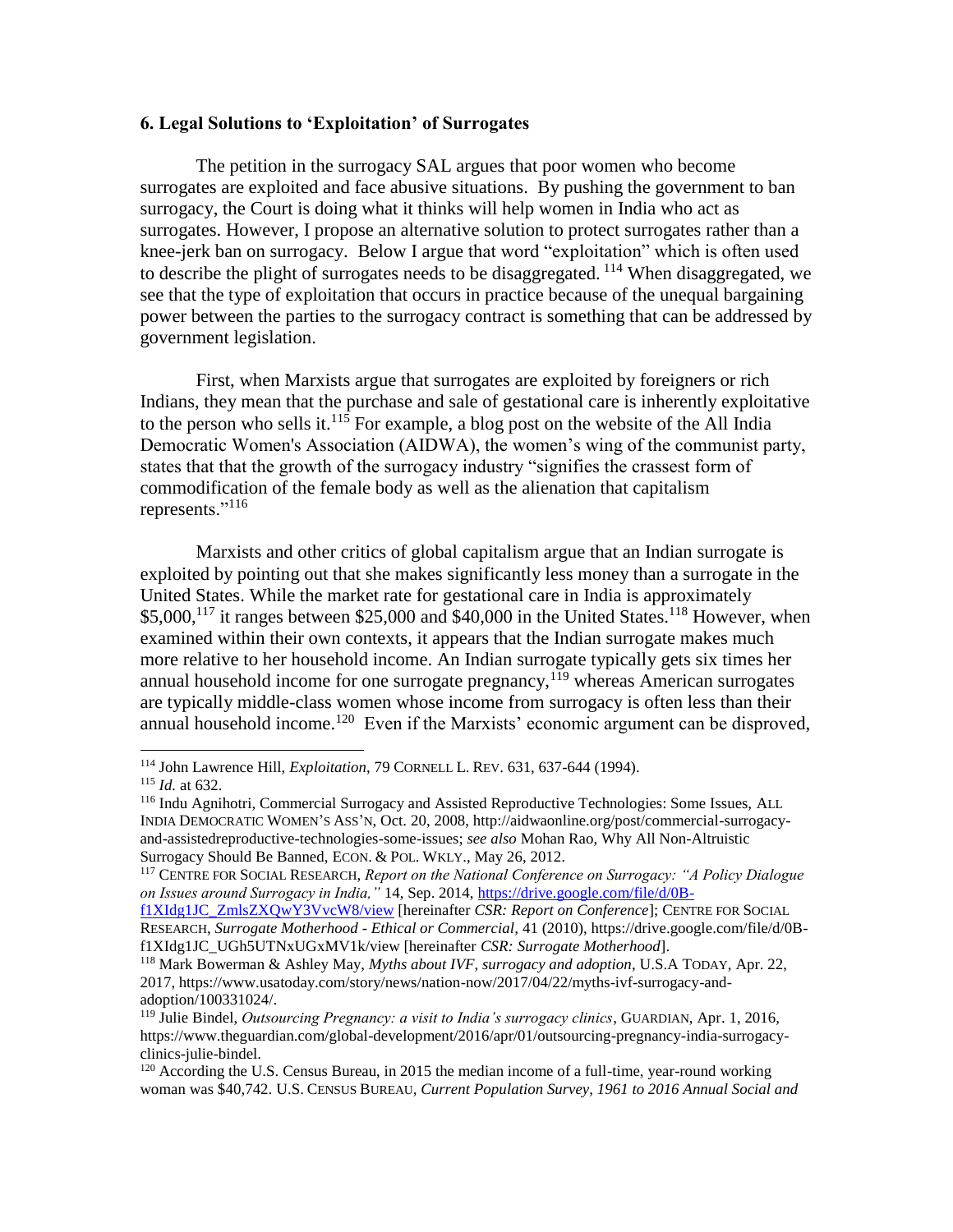the moral or philosophical position will still remain unchanged—that laborers (including reproductive laborers) are inherently exploited in a capitalist system.<sup>121</sup> For them capitalism is problematic generally and buying and selling gestational care represents the crassest form of it.<sup>122</sup> For Marxists and others who take the commodification view of surrogates, even if surrogates received fair terms, surrogacy should still be banned.

A second variant of "exploitation" is akin to the contract law concept of "duress." For example, one senior health official noted that the purpose of restrictive legislation is "to prevent exploitation of Indian women who may be tempted to take the risk of surrogacy in the face of financial hardships."<sup>123</sup> Here, the health official is referring to the temptation to take an offer to make a significant amount of money given a person's financial circumstances, a temptation which would not exist without a surrogate's poverty. The problem with this argument is that women who act as surrogates in India are likely already making choices based on their financial hardships. Many poor women in India toil as underpaid domestic laborers or on dangerous construction sites. Were it not for their financial needs, they would likely not engage in those labor-intensive and underpaid jobs either. There are, however, no calls to ban domestic labor or construction work for women.

A third way in which people use "exploitation" is to mean the lack of informed consent. SAMA Resource Group for Women and Health, for example, objects to the medical procedures involved in both surrogacy and infertility procedures. They are concerned that the medications used for in vitro fertilization (IVF) by both the intended mother/egg donor and the surrogate are harmful to women, and that the information about potential side effects is not provided and may not yet be known.<sup>124</sup> Pinki Virani, author of *Politics of the Womb: The Perils of IVF, Surrogacy and Modified Babies*, approaches the topic from a similar angle.<sup>125</sup> It may be possible to address these concerns if the government enacts regulation to attempt to ensure that surrogates obtain accurate and more detailed information about the medications they will be required to take and the procedures they will undergo.

A fourth understanding of exploitation focuses on unfair terms that surrogates receive because of the inequities in the bargaining process. The medical professionals are from wealthy classes in society; in relation to the surrogates they have both more social

*Economic Supplements,* [https://www2.census.gov/programs-](https://www2.census.gov/programs-surveys/demo/visualizations/p60/256/figure2.pdf)

[surveys/demo/visualizations/p60/256/figure2.pdf.](https://www2.census.gov/programs-surveys/demo/visualizations/p60/256/figure2.pdf) The median income for a family household, between 2014 and 2015, was \$68,504. U.S. CENSUS BUREAU, Current Population Survey, 2015 and 2016 Annual Social and Economic Supplements, https://www.census.gov/library/publications/2016/demo/p60-256.html. <sup>121</sup> Hill, *supra* note [114,](#page-17-0) at 632, 680–82.

<sup>122</sup> Mohan Rao, *Why All Non-Altruistic Surrogacy Should Be Banned*, 47:21 Econ. & Political Weekly, May 26, 2012.

<sup>123</sup> Bindu Shajan Perappadan, *Surrogate mothers appeal to ICMR, seek 'dignity*,*'* HINDU, Nov. 6, 2015, http://www.thehindu.com/news/national/other-states/surrogate-mothers-appeal-to-icmr-seekdignity/article7848219.ece.

<sup>124</sup> *See* Nadimpally, Banerjee, & Venkatachalam, *supra* note [64,](#page-7-0) at 6.

<sup>&</sup>lt;sup>125</sup> Pinki Virani, POLITICS OF THE WOMB: THE PERILS OF IVF, SURROGACY AND MODIFIED BABIES (2016).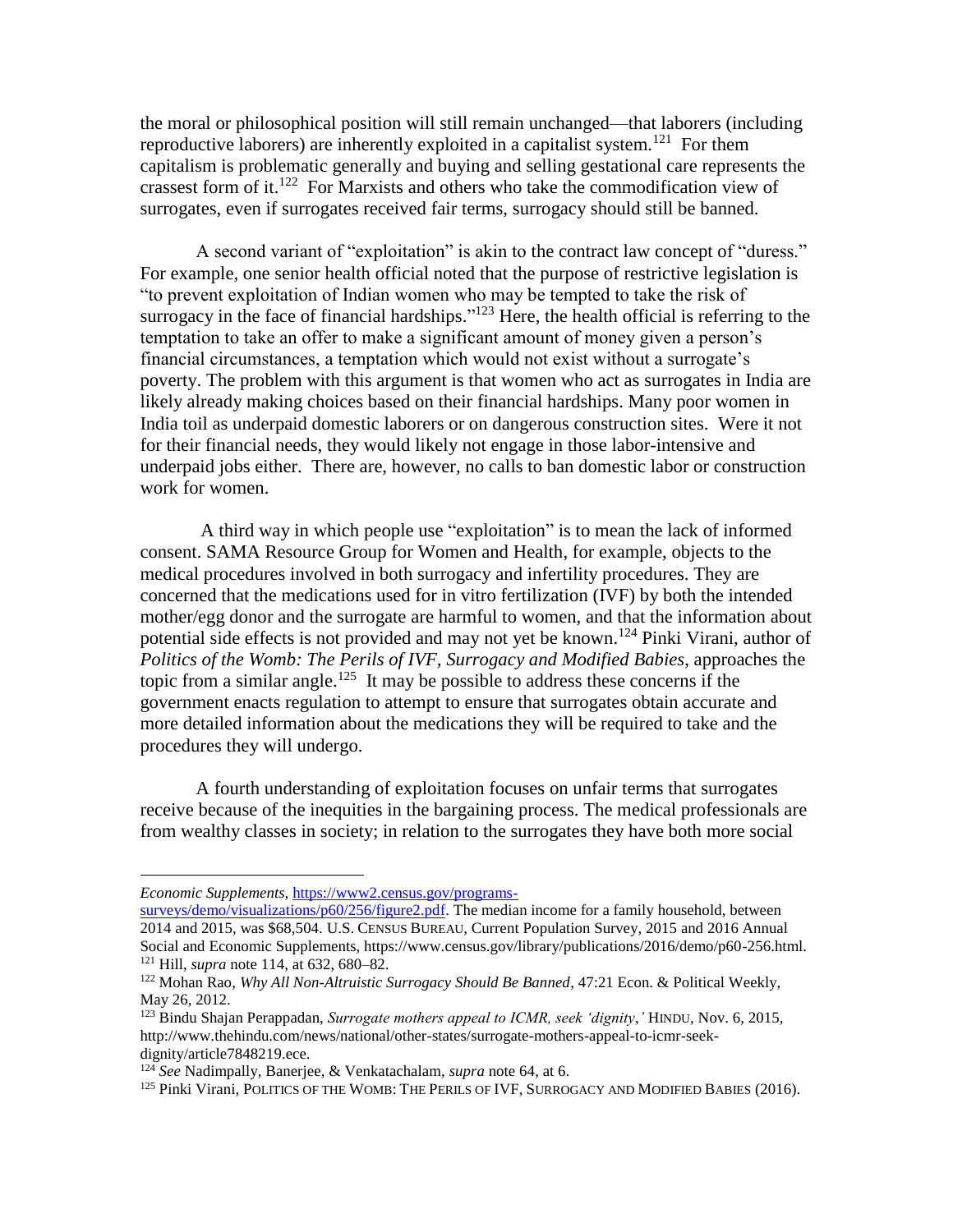power and more knowledge about the medical process. The surrogates are most often women who do not speak English, live in slums, and are squatters.<sup>126</sup> Exploitation is possible when there is such great income, educational and social inequalities between the bargaining parties.<sup>127</sup> Intended parents also enter into contracts with surrogates, but their relationship is more distant from the surrogate than the medical professionals (although of course similar inequalities exist between intended parents and surrogates as well).

Indeed, without any government regulations surrogates are left to negotiate or more likely just accept whatever terms are given to them.  $128$  Our interviews with surrogates suggest that the private contract model fails to protect surrogates in India. There are both substantive and procedural problems in the contracting process. One surrogate we interviewed told us that she was not sure if she would receive any compensation if the pregnancy had a negative outcome.<sup>129</sup> Her friend, another surrogate, noted that "[surrogates] do not ask such questions."<sup>130</sup> Another surrogate we interviewed was unsure about the actual amount she was to receive, whether she was receiving any monthly payments, and how she would receive payment.<sup>131</sup> The women also did not have a say in how they would deliver the babies they were carrying, and the women told us that the prevailing method of delivering the surrogates' babies was through Caesarean sections.<sup>132</sup> Relatedly, one of the women we spoke with had been informed that the commissioning parents would not pay any additional amount to reimburse her for any post-operation expenses, even though she would be unable to return to work to earn an income.<sup>133</sup> Another interview revealed that women were responsible for any post-delivery medical issues and expenses that might arise.<sup>134</sup> All of this suggests that the surrogates do not understand the key terms and repercussions of their own surrogacy contracts (if they have contracts at all).

Indeed, one of the surrogates we spoke with told us that her contract had been in English, not in Hindi, and that she could not read it, though she signed it after her husband read it.<sup>135</sup> The women also noted that the agent physically held all of the contracts and the women did not have their own copies.<sup>136</sup> Indeed, one of the agents we interviewed showed us a contract that stated explicitly that the surrogate would not be allowed to keep a copy of the contract.<sup>137</sup> The surrogates and agents also told us that the

<sup>126</sup> *See CSR: Report on Conference, supra* not[e 117,](#page-17-1) at 14.

<sup>127</sup> *See* Hill, *supra* note [114,](#page-17-0) at 634.

 $128$  Elsewhere I discuss why the private contract law model serves to create surrogate-protective norms, while the Indian legal system does not create such norms. Sital Kalantry, *Regulating Markets for Gestational Care: Comparative Perspectives on Surrogacy in the United States and India*, CORNELL J.L. & PUB. POL'Y (forthcoming).

<sup>129</sup> Interview with Sharda and Meera, *supra* note [105.](#page-15-0)

<sup>130</sup> *Id.*

<sup>131</sup> Interview with Maithili Devi, New Delhi (Apr. 5, 2017).

<sup>132</sup> Interview with Sharda and Meera, *supra* note [105;](#page-15-0) interview with Shanta and Kanta, *supra* not[e 106.](#page-15-1)

<sup>133</sup> Interview with Sharda and Meera, *supra* note [105.](#page-15-0)

<sup>134</sup> Interview with Amita and Sona, New Delhi, India (Apr. 5, 2017).

<sup>135</sup> *Id.*

<sup>136</sup> Interview with Sharda and Meera, *supra* note [105.](#page-15-0)

<sup>&</sup>lt;sup>137</sup> Interview with agent, Surrogacy Home, Gurgaon, India (Apr. 5, 2017).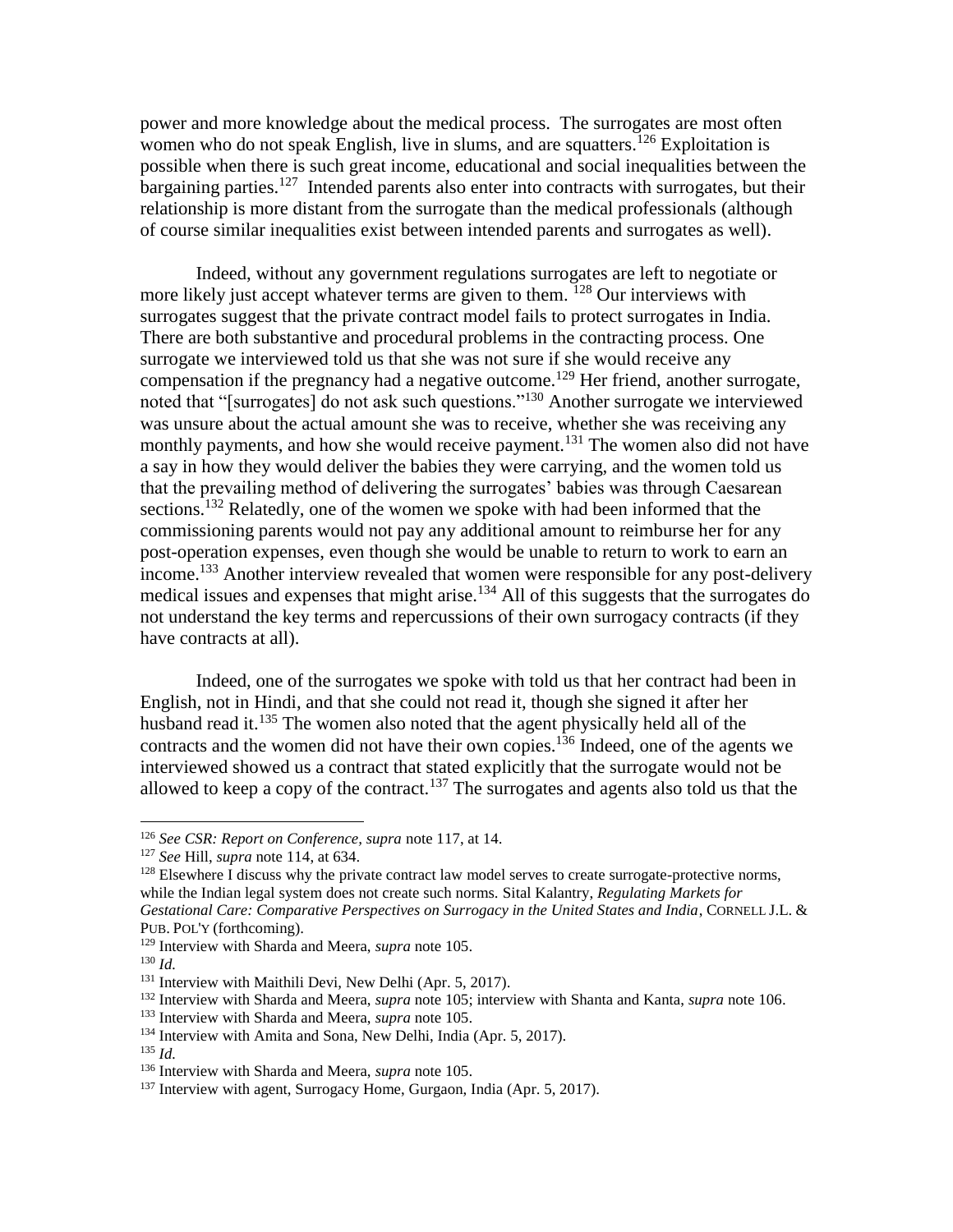contracts signed by the surrogates were not reviewed by anyone providing legal counsel to the surrogates.<sup>138</sup>

Other studies also demonstrate that many surrogates in India are not treated fairly. A Centre for Social Research survey of one hundred surrogates finds that the majority of surrogates underwent embryo transfer prior to signing a contract and was only promised payment for a successful pregnancy.<sup>139</sup> The surrogates bear all the financial and health risks associated with the medical procedures.<sup>140</sup> Surrogates also bear the risk of miscarriages and receive no compensation for the medical procedures they underwent prior to the miscarriage.<sup>141</sup> Finally, only about ten percent of the contracts reviewed by the Centre for Social Research discussed compensation at all, and almost none of the contracts addressed whether there would be any provision of medical care after the birth of the child. $142$ 

In many cases the surrogacy process goes as planned—the embryo transfer successfully leads to a pregnancy, the surrogate gives birth, the surrogate receives her compensation and does not face adverse health consequences. The medical professionals are, in some cases, benevolent. They provide post-natal care even when they are not legally obligated to do so. Some doctors even view their work as a tool to further social justice, and some provide educational classes to surrogates that go beyond what is required by contract.<sup>143</sup> But, even in cases where everything goes as planned, the allocation of risk clearly reveals the failures in the bargaining process.

To address the exploitation that occurs in the vast inequality of bargaining power between the surrogates, on the one hand, and doctors and intended parents, on the other hand, the government should adopt requirements that require the medical professionals and/or intended parents to provide certain rights to surrogates. For example, the regulations could specify that surrogate should be compensated for undergoing the embryo transfer even if she miscarries, that there should be limitations on the number of embryos transferred, that she should be provided with post-natal care, that intended parents pay for legal representation for the surrogates, and that she receive life and health insurance.

Some suggestions for regulating consumer contracts in the United States could be relevant to the surrogacy industry in India. In many countries, consumers are forced to sign long, boilerplate contracts, in which they waive numerous rights in exchange for receiving certain services or goods from large businesses. Consumers have no ability to

<sup>138</sup> Interview with Sharda and Meera, *supra* note [105.](#page-15-0)

<sup>139</sup> *CSR: Surrogate Motherhood, supra* note [117,](#page-17-1) at 41, 58–60.

<sup>140</sup> *See Id.* at 63–66.

<sup>141</sup> *See Id.* at 63.

<sup>142</sup> *Id.* at 65.

<sup>143</sup> AKANKSHA HOSPITAL & RESARCH CENTER, *Dr. Nayana H. Patel*, http://ivfsurrogate.com/DrNayanaPatel.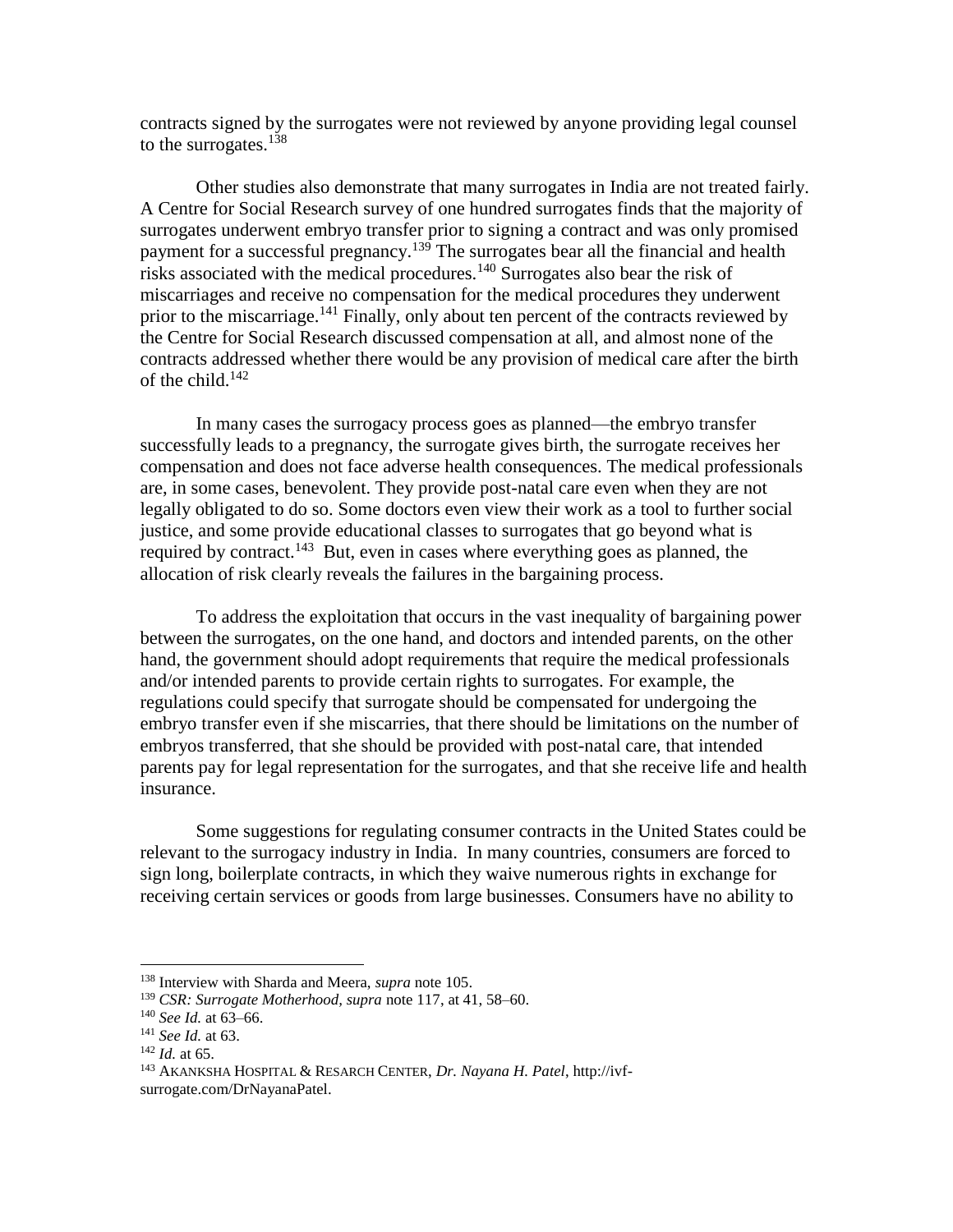negotiate terms of the contract.<sup>144</sup> Everyone knows that most consumers sign boilerplate contracts without reading them, but American courts generally bind consumers to those terms anyway.<sup>145</sup> In the Indian context, there are many similarities between surrogacy contracts and consumer contracts. There is great inequality in bargaining power between the parties: many surrogates do not read or understand their contracts, they have no legal representation, and they are given form contracts with little ability to negotiate any terms.

Scholars have proposed several ways to rectify the problems in the consumer context. First, Professors Hillman and O'Rourke suggest increased disclosure as a way to address the problems they see with consumer contracts.<sup>146</sup> In regulating surrogacy contracts, jurisdictions could require that the potential adverse consequences of the medications and medical procedures surrogates will undergo be disclosed in writing in the contract or published widely so that they may be reviewed by advocacy groups.

A second approach involves creating a list of presumptively unenforceable terms. The European Union has adopted this approach in their Directive on Unfair Terms, which creates a non-exhaustive list of unenforceable terms in consumer contract.<sup>147</sup> A similar list could be useful in the surrogacy contract context to prevent unfair terms against surrogates. One such term that could be invalidated by law is a provision that prevents a surrogate from terminating the pregnancy. $148$ 

A third approach to consumer protection advocated by Professor Margaret Radin suggests that governments require that contracts include certain provisions.<sup>149</sup> Some jurisdictions already have adopted mandatory rules in surrogacy contracts. For example, a leading surrogacy destination, the state of California in the United States, requires that a contract contains the means to cover the surrogate's financial expenses, either by the intended parents or the surrogate's own health insurance.<sup>150</sup> The state of Delaware further requires that consideration must be "reasonable" and that funds must be placed in escrow before an embryo transfer occurs.<sup>151</sup> Along the lines of mandatory rules, one author

<sup>144</sup> *See* Ian Ayres & Alan Schwartz, *The No-Reading Problem in Consumer Contract Law*, 66 STAN. L. REV. 545, 545–46 (2014).

<sup>145</sup> *Id.* at 548–49.

<sup>146</sup> Robert A. Hillman & Maureen O'Rourke, *Defending Disclosure in Software Licensing*, 78 U. CHI. L. REV. 95, 103–04 (2011).

<sup>147</sup> Council Directive 93/13, art. 3(3) Annex, 1993 O.J. (L 95) 29 (EU).

<sup>&</sup>lt;sup>148</sup> The bill to legalize surrogacy in New York state contains such a provision. Child-Parent Security Act, A-6959A, 2017-2018 Reg. Sess. § 581–401 (N.Y. 2017).

<sup>149</sup> Margaret Jane Radin, BOILERPLATE: THE FINE PRINT, VANISHING RIGHTS AND THE RULE OF LAW 213 (2013) ("[M]y preliminary suggestion is that a purported contract containing offending boilerplate should be declared invalid in toto, and recipients should instead be governed by the background legal default rules").

<sup>&</sup>lt;sup>150</sup> CAL. FAM. CODE § 7962(a)(4) (West 2018) (the statute also requires that the contract contain: (i) the date on which the assisted reproduction agreement for gestational carriers was executed; (ii) the persons from which the gametes originated, unless donated gametes were used; and (iii) the identity of the intended parent or parents).

<sup>&</sup>lt;sup>151</sup> 79 Del. Laws tit. 13, ch. 8  $\S$  8-807(d)(3) (2013) ("The agreement of the intended parent or parents to pay the gestational carrier reasonable compensation").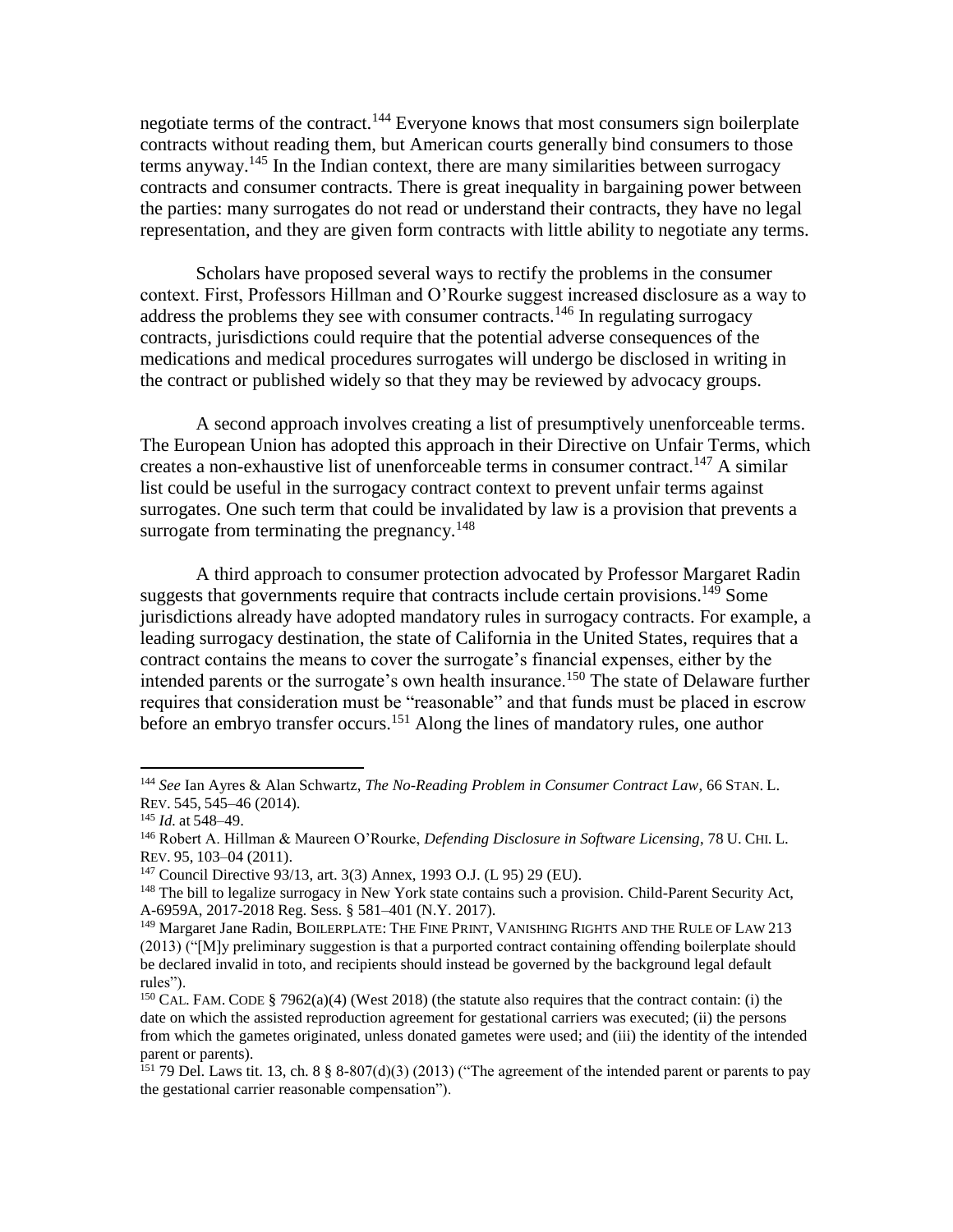suggests that, like in an adoption setting where parents have the right to change their minds, surrogates should have the unilateral right to terminate the contract within a limited window of time and keep the baby.<sup>152</sup> Another possible mandatory rule a jurisdiction could enact is to require intended parents pay for independent legal representation for a surrogate.

A fourth approach would be to require pre-approval of individual contracts. Israel has adopted this method for surrogacy contracts.<sup>153</sup> A fifth approach, like that of the American Consumer Protection Bureau, is to create an agency that takes consumer complaints and promulgates regulations to enhance consumer protections.

Another approach to regulating surrogacy contracts is a labor law model.<sup>154</sup> Indeed, surrogacy contracts are similar to employment contracts. In surrogacy contracts, like employment contracts, the vulnerable party is typically the provider of services and the one in need of protection. As Professor Cyra Choudhury observed, "the state can intervene to equalize some of the bargaining disparities . . . through worker rights and mandatory contractual requirements." <sup>155</sup> A labor model is also useful because it allows jurisdictions to regulate industry actors that would otherwise not be covered by contractlaw regulations. Regulating only the contractual relationship (which exists between the surrogate and the intended parents) will not hold matching entities and fertility specialists accountable. Jurisdictions should consider enacting regulations to directly address their behavior to ensure that they act in ways that are fair to surrogates.

In sum, the types of regulations used to address inequities in consumer contracts and labor regulatory models can both be useful tools to mitigate the abuses surrogates face in in India. This is an alternative that protects a surrogate from exploitation in the sense of laboring under unsafe and risky conditions, but at the same time allows her to earn much-needed resources for her family.

Those familiar with law and policy in India may respond to my proposal by saying that even if India were to adopt state-of-the art legislation to protect all the vulnerable parties in a surrogacy arrangement, surrogacy law would be flouted just like many other laws in India. But just because law is sometimes not followed in India does not mean that appropriate laws should not be crafted or adopted. In addition, in many cases laws geared towards ensuring women's equality in India (e.g., anti-dowry laws) attempt to regulate private behavior, which is difficult to enforce. On the other hand, laws regulating surrogacy involve more public transactions between medical professionals, intended parents, and an unrelated third party (the surrogacy). This makes it more difficult to hide than other medical transactions (such as sex determination). Finally, surrogacy industry actors would be motivated to comply with legislation that regulates

<sup>152</sup> David M. Smolin, *Surrogacy as the Sale of Children: Applying Lessons Learned from Adoption to the Regulation of the Surrogacy Industry's Global Marketing of Children*, 43 PEPP.L.REV. 265, 339 (2016). <sup>153</sup> Embryo Carrying Agreements Law (Approval of the Agreement and the Status of the Child), 5756- 1996, SH No. 1577 (Isr.).

<sup>154</sup> Cyra Akila Choudhury, *The Political Economy and Legal Regulation of Transnational Commercial Surrogate Labor*, 48 VAND. J. TRANSNAT'L L. 1, 2 (2015) <sup>155</sup> *Id.* at 62.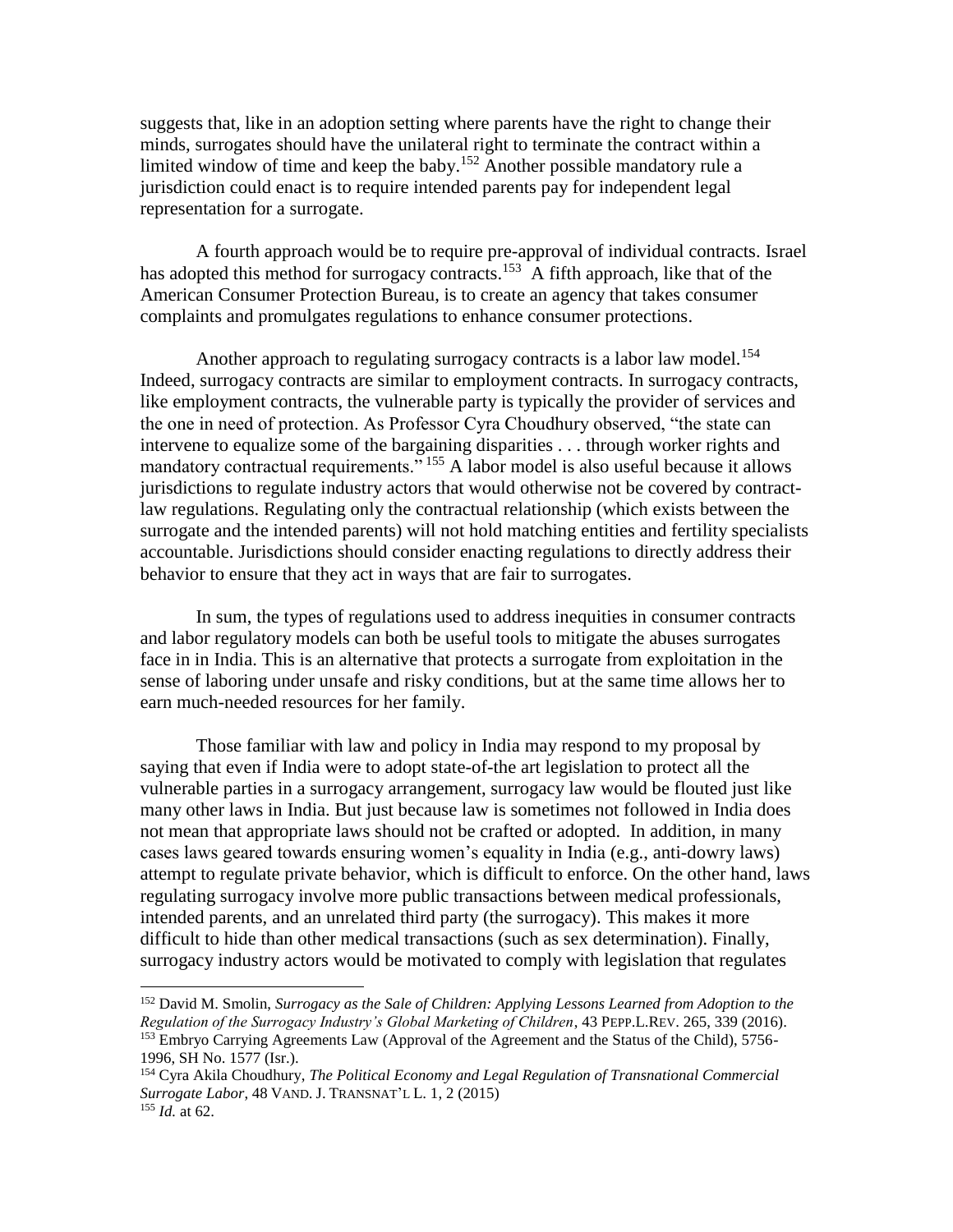the industry. Fertility doctors are likely to follow legal regulations as they would still make significant profits even with increased regulation. Intended parents want to ensure parentage rights and thus would be motivated to follow legal rules. Finally, the medical procedures involved in surrogacy require some degree of knowledge, technology, and lab facilities, which makes it difficult for many people who are not experts to engage in it and it is harder to go undetected than, for example, black markets for illegal sex detection using ultrasounds. While illegal practices may exist even if surrogacy is legalized and regulated, they will also exist if there was a full prohibition on surrogacy. Putting protections in place can, at the very least, lay the groundwork and create a framework for safe and non-exploitative surrogacy.

#### **Conclusion: Lessons for Public Interest Litigation**

One lawyer's quest to end surrogacy in India, a quest based on various media accounts she had seen that presented surrogacy as exploitative, empowered the Supreme Court to become an active voice in directing surrogacy policy at the executive level. Though we cannot be certain, the actions of the Supreme Court likely had some level of influence in the adoption of the November 2015 policy by the Ministry of Home Affairs denying visas to all foreigners seeking surrogacy as well as the formulation of the prohibitionist approach in the 2016 Bill. Throughout its creeping jurisdiction, however, the Court never heard from a single woman who was a surrogate.

The Court has made enormous positive change through many SAL cases. In the modern SAL cases where the correct legal solution is not so clear-cut, the Court should ensure that it gives adequate consideration to all sides of the issue. In particular, the Court should welcome and invite impacted parties to testify when they are considering issuing broad orders that could deny the right to livelihood and work to many women.

Lawyers that bring SAL cases should also self-regulate. A model of collaborative lawyering calls for lawyers to take the views and needs of the clients seriously in guiding litigation and litigation strategy.<sup>156</sup> Even if they are not required to consult with the parties whose rights they claim have been violated, lawyers bringing SAL cases should do so as a matter of good practice. Indeed, this is not a novel notion: public interest organizations like Human Rights Law Network that bring numerous SAL cases typically always include the impacted parties as petitioners.

The Court and others who care about the well-being of women who engage in surrogacy do have cause to be concerned about the practice of surrogacy in India. The private contract model that prevails in India leads to unfair terms and risk allocation. If the government were to treat surrogates as laborers and regulate surrogacy contracts more closely, then they could provide for minimum fees and other protections through regulation. A strong regulatory body, possibly funded by the medical clinics, could enforce the regulations. The 2016 Bill is still pending in Parliament and may simply

<sup>156</sup> *See, e.g.*, Gerald P. Lopez, REBELLIOUS LAWYERING: ONE CHICANO'S VISION OF PROGRESSIVE LAW PRACTICE (1992); Lucie E. White, *Collaborative Lawyering in the Field? On Mapping the Paths from Rhetoric to Practice*, 1 Clinical. L. Rev. 157 (1994–95).